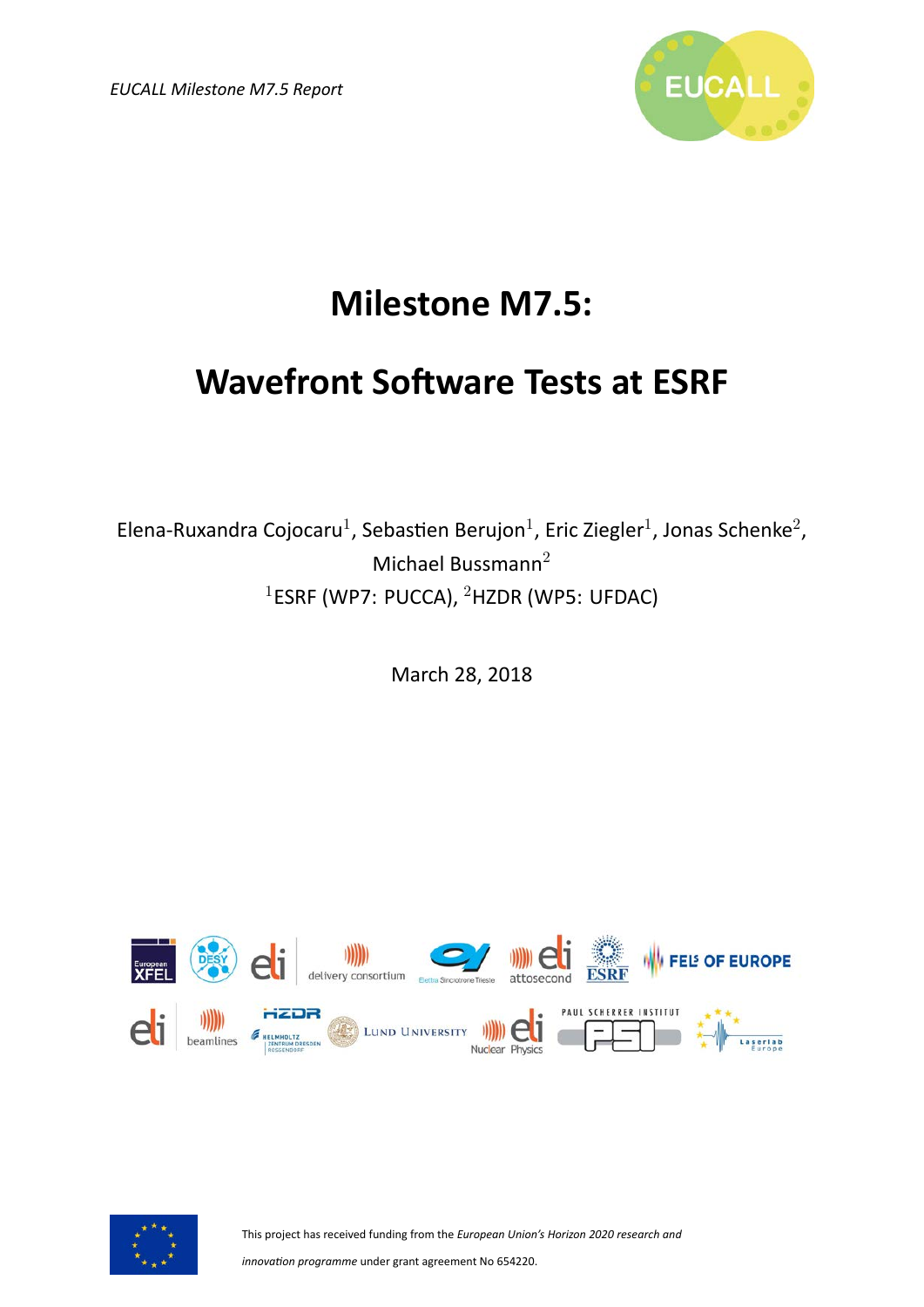

#### **Contents**

| $1 \quad$ | Introduction                                                                                 | 3  |
|-----------|----------------------------------------------------------------------------------------------|----|
|           | 2 Description of the Instrument                                                              | 5  |
|           | 3 Wavefront Recovery Software Developed in Python and Theoretical Framework                  | 7  |
|           | 4 Tests Performed on the Python Software Package: Current Results                            | 13 |
| 5         | <b>Benchmarking Results</b>                                                                  | 18 |
|           | 6 Parallelization of the Wavefront Reconstruction Algorithm through Multi-core<br>Processing | 20 |
|           | 7 Conclusions and Outlook                                                                    | 22 |

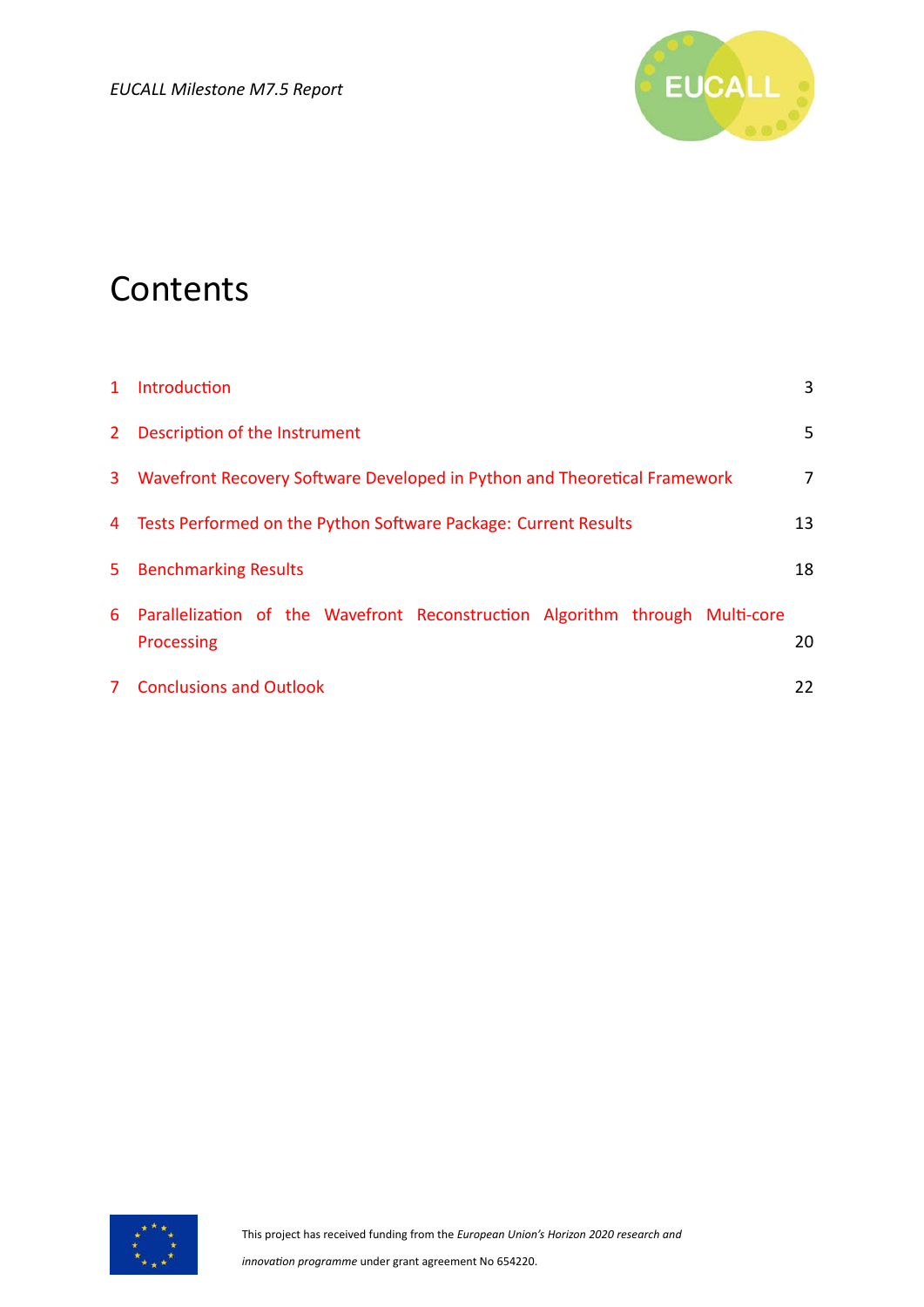

### <span id="page-2-0"></span>1 Introduction

X-rays define a specific region of the electromagnetic spectrum characterized by a very short wavelength ranging from 0.01 nm to 10 nm. This makes them suitable for probing structures much smaller than those usually accessible with visible light. X-ray photons carry a sufficient amount of energy to ionize atoms and disrupt molecular bonds. Due to these properties, they constribute to a vast range of applications, in fields such as material science, chemistry, medicine and life sciences, environmental and earth sciences and even in cultural heritage studies.

The first ever and still the most commonly used X-ray sources are X-ray tubes, initially developed at the end of the  $19<sup>th</sup>$  century. The next major source for X-rays is synchrotron radiation, demonstrated experimentally in the forties using a table-top system followed by the appearance in the seventies of machines dedicated to applied science. Although synchrotrons represent a far larger and more expensive alternative to regular laboratory X-ray sources, they offer the advantage of a highly collimated and much brighter beam with tunable energy. Currently, diffraction-limited storage rings have opened (MAX IV) or are planned (ESRF, Sirius, PETRA IV, Diamond, APS, Soleil, SPring8) around the world. They provide a rise in performance with respect to previous synchrotron accelerator lattice by at least one order of magnitude in brightness, horizontal transverse coherence or pulse duration  $[1]$ . On the other hand, other technologies are employed to develop new types of X-ray sources, such as laser-powered based sources or X-ray free electron lasers (large scale facilities such as SACLA, LCLS, European XFEL). Both kind of sources aim at producing ultrashort pulses, in order to enable the probing of ultrafast processes, such as the formation or breakup of chemical bonds. In total, 60 synchrotrons and free electron lasers facilities are currently in operation or under construction in the world.

One challenge in the case of imaging applications, whatever the technology employed for generating the X-rays, is finding a suitable tool for wavefront metrology. Online metrology is crucial to characterize the influence of optical components present along the beam and optimize its properties. Some of the current most popular choices for wavefront sensing are the Hartmannsensor and grating based sensors, e.g.  $[2-5]$  $[2-5]$ . Although effective, these instruments suffer from a number of drawbacks such as a limited spatial resolution (dependent on the grid

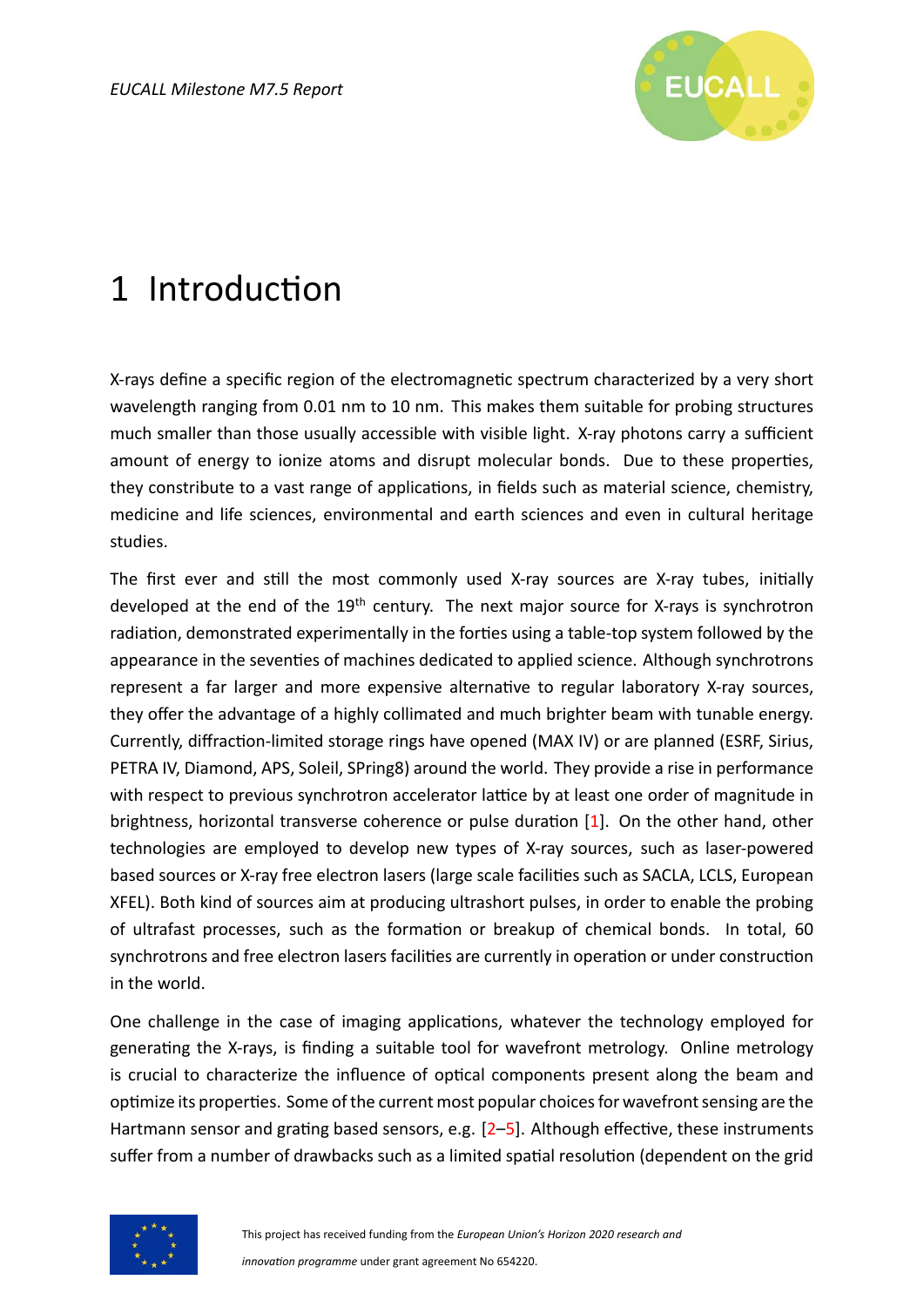

used or the pitch of the grating) and the need for a delicate calibration to account for wavefront modulator imperfections. An alternative technology suitable for the hard X-ray regime (energy *>∼* 10 keV, or wavelength *<* 0*.*12 nm) is a speckle-based wavefront sensing approach. A device based on such principle can overcome some of the disadvantages of competing technologies  $|6|$ .

In the frame of the EUCALL PUCCA WP7 project, the ESRF is designing a wavefront sensor prototype for the hard X-ray energy regime based on the principle of X-ray speckle tracking. Alongside this instrument, we also developed a dedicated and versatile software package for wavefront retrieval and reconstruction from speckle experimental data.

This report presents milestone advances and results achieved in the last 18 months that were dedicated to the development of this code. Chapter [2](#page-4-0) shortly summarizes the characteristics of the instrument for which the code was designed. Chapter [3](#page-6-0) describes the main components of the software package and the theoretical framework for wavefront retrieval and reconstruction. Chapter [4](#page-12-0) presents experimental results obtained from testing the code on different types of data sets.

Finally, Chapters [5](#page-17-0) and [6](#page-19-0) are contributions from HZDR colleagues, members of EUCALL WP5: UFDAC. These sections introduce the benchmarking of the Python code and a study of potential improvements through parallelization work. Conclusions and future outlook are presented in Chapter [7](#page-21-0).

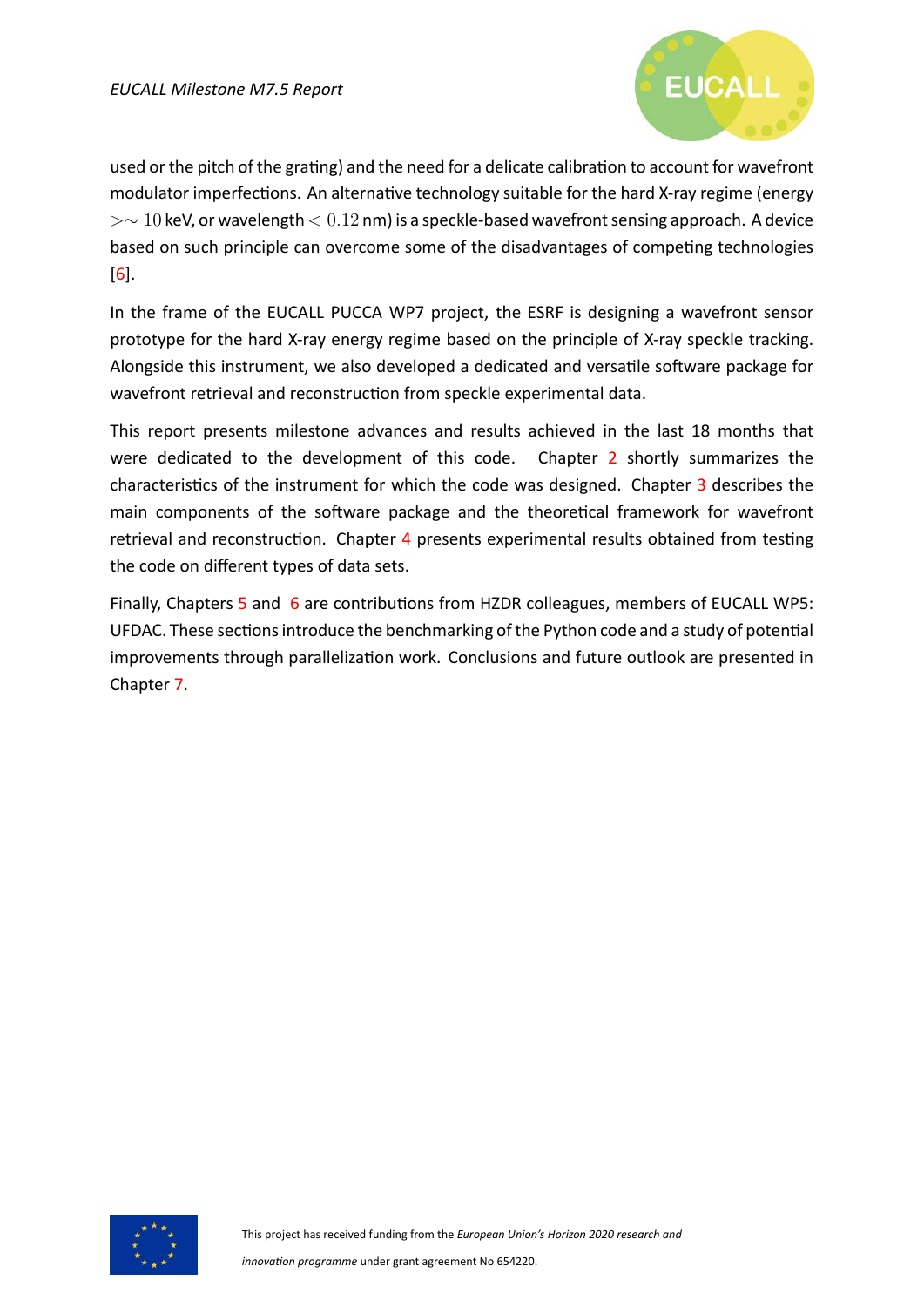

### <span id="page-4-0"></span>2 Description of the Instrument

<span id="page-4-1"></span>

Figure 2.1: Sketch of experimental setup for absolute wavefront metrology

The proposed prototype is a hard X-ray wavefront sensor based on the speckle tracking principle, and whose elements can be adapted to work with different types of X-ray sources and experimental configurations. We aim to provide a metrology instrument usable in two modes:

(i) The differential mode permits the characterization of wavefront variations between consecutive measurements (e.g. for a high-repetition pulsed source) or variations generated by the introduction of new optical elements in the beam path. This mode allows for instance for the individual characterization of optical elements and was used at the ESRF for the individual characterization of each X-ray refractive lens composing an optical system [\[7](#page-22-4)]. This configuration requires only one detector and one speckle membrane. When further X-ray measurements are desired downstream from the wavefront sensor, the optical arrangement composing the detector system has to be semi-transparent. Otherwise and more generally, the detector acts as a beamstop by absorbing fully the X-ray beam.

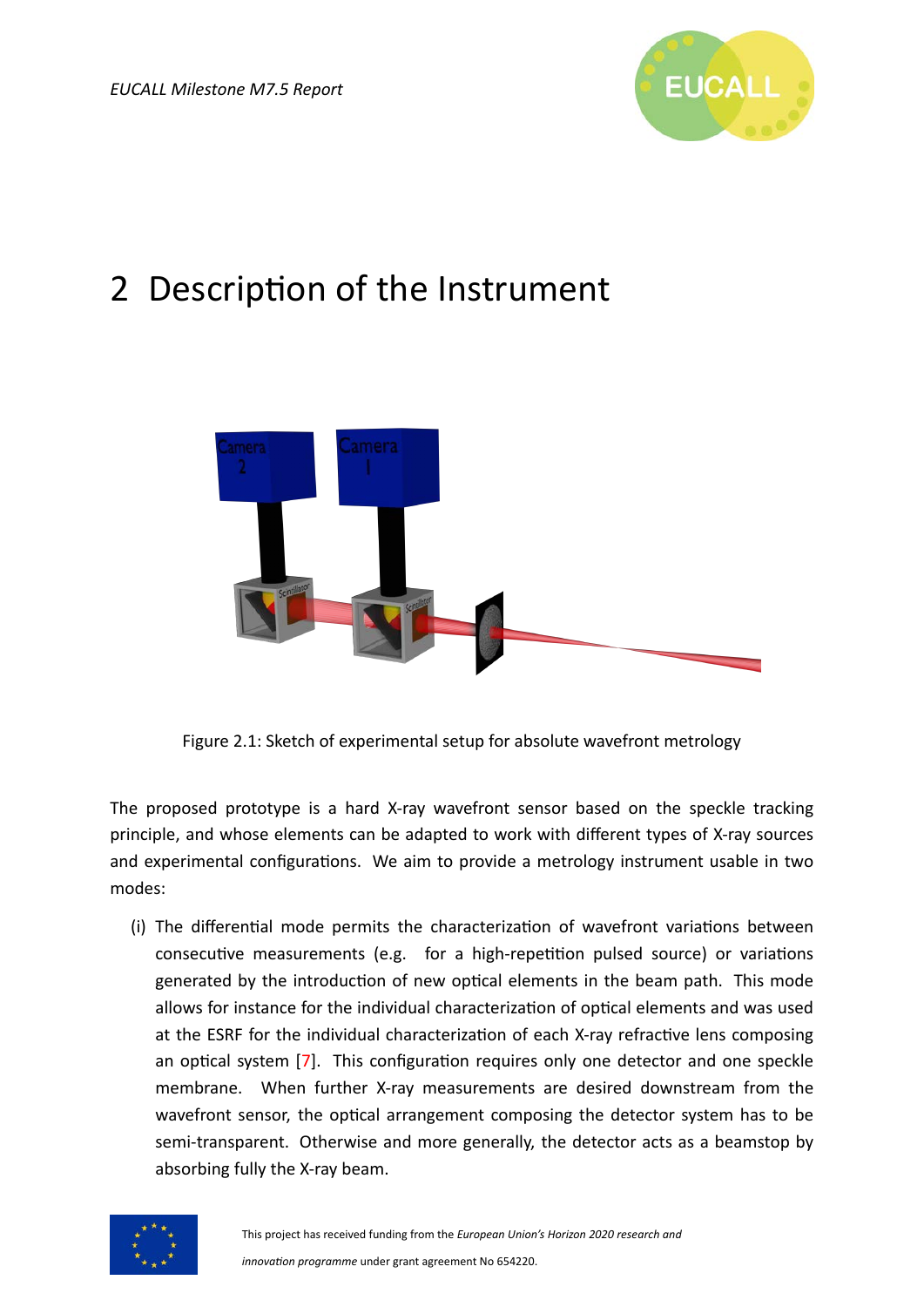

(ii) The absolute wavefront measurement mode characterizes the global wavefront obtained from the contribution of all optical elements present along the beam. This mode is useful for overall beamline optimization measurements. However it is also more demanding as it requires the use of two synchronized detectors plus a speckle membrane (see Fig. [2.1\)](#page-4-1). In addition, the first detector optics must be semi-transparent and designed so that both detectors receive similar flux levels.

At a large scale facility, the partial coherence of the beam is sufficient for applying the speckle tracking principle. The generation of near-field speckle as a random intensity pattern is then made possible by the interference between the directly transmitted beam and the waves scattered from a membrane that plays the role of a random phase object. The resulting speckle grains act as trajectory markers of the X-ray trajectories, eventually permitting the extraction of the two wavefront gradients from one single measurement. In a more general sense, the speckle membrane plays the same role of wavefront modulator as the grating does in other sensors. Nonetheless, the speckle membrane offers the advantage of being economical and much easier to source for instance in case of beam damage or different feature size requirements (speckle size/grating pitch) for the experimental configurations, e.g. when using detectors with different pixel sizes.

Other speckle based approaches and processing methods exist for wavefront retrieval. These alternative methods can provide higher resolution or/and sensitivity but at the cost of longer data collection times. Our code was designed for the X-ray speckle tracking method (XST), i.e. comparing two speckle images obtained either in differential or absolute metrology modes. However, future work could permit the adaptation of the code to handle the X-ray speckle vector tracking method (XSVT) [\[8\]](#page-22-5).

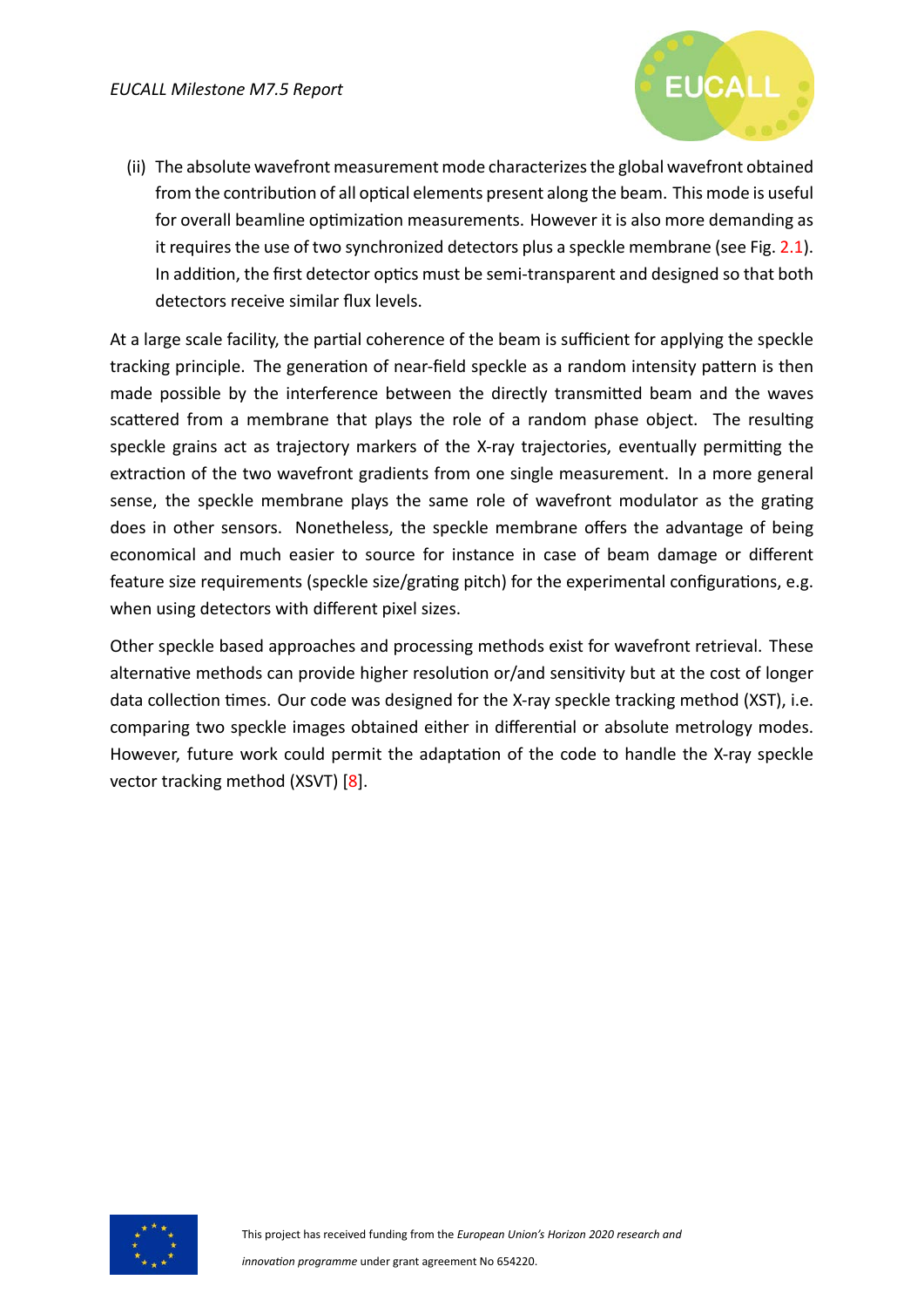

## <span id="page-6-0"></span>3 Wavefront Recovery Software Developed in Python and Theoretical Framework



Figure 3.1: XST principle[[9](#page-22-6)]

The XST principle relies on using speckle grains as markers of the trajectory of the X-rays. By considering two speckle images, a cross-correlation algorithm can identify small subsets of pixels from the first image into the second, from which the wavefront gradient is eventually recovered. Then, through bidimensional integration, the wavefront is reconstructed.

A key component of the XST method is the cross-correlation algorithm. To fulfil this function, we use the TemplateMatching algorithm implemented in C++, interfaced for Python through theOpenCV2 library [[10\]](#page-22-7). This algorthim looks for a small template subset  $T$ , of size  $a \cdot b$ , in a larger search area A, of size  $m \cdot n$ , and return a correlation matrix, of size  $(m - a +$ 1) *·* (*n − b* + 1). This matrix contains numerical values from -1 to 1, where values close to 1 represent a strong correlation and values close to -1 represent a strong anti-correlation. The computation of the cross-correlation matrix calls for a cross-correlation criterion. In XST, we use a normalized correlation coefficient-based criterion ("method = cv2.TM\_CCOEFF\_NORMED" in theTemplateMatching code [[11\]](#page-22-8)):

$$
R(x,y) = \frac{\sum_{x',y'} (T'(x',y') \cdot A'(x+x',y+y'))}{\sqrt{\sum_{x',y'} (T'(x',y'))^2 \cdot \sum_{x',y'} (A'(x+x',y+y'))^2}}
$$
(3.1)

where:

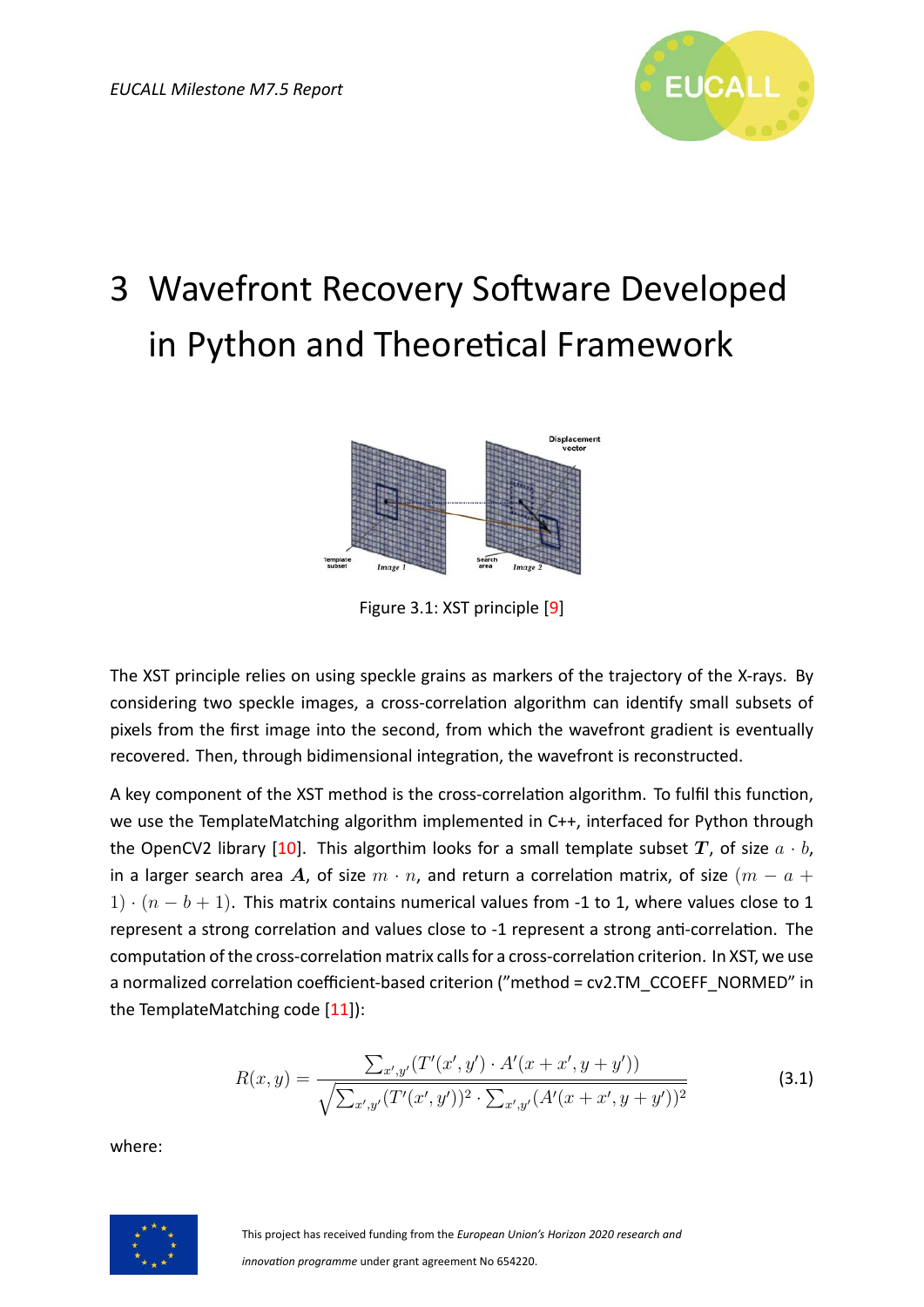

$$
T'(x', y') = T(x', y') - \frac{1}{w \cdot h} \sum_{x'', y''} T(x'', y'')
$$
  

$$
A'(x', y') = A(x + x', x + y') - \frac{1}{w \cdot h} \sum_{x'', y''} A(x + x'', x + y'')
$$
 (3.2)

The correlation matrix returned by the template matching algorithm is then used to compute the relative displacement of the central position of the template subset relative to the central position of the search area. To obtain the full displacement map, all template subsets centered onto pixels of a grid of Image 1 must be searched for in corresponding search areas in Image 2. This is the role of the "crossSpot" subroutine (illustrated in Fig. [3.2](#page-7-0)) in our software package. The process involves a "first" and a "second pass". In the "first pass", a coarse grid is applied to the image, centering a template subset in each pixel of this grid in Image 1 with a corresponding larger search area in Image 2. 2. Assuming a rigid translation between the two images, it is necessary to correct for this when defining the position of the search area. This is the role of the parameter called "mode". Next, all template subsets and corresponding search areas are run through the cross-correlation algorithm. An initial pixel-accurate displacement map is computed and is interpolated to obtain a value for all image pixels and not only those of the coarse grid. Later, the "second pass" is run, defined on a finer grid. This second pass consists of a loop where parameters, such as the template subset size, are optimized. In practice, the template subset size is gradually increased from one iteration to the other to gain in robustness: the cross-correlation is run several times for certain points with weak correlation peak values, until the errors in each control point are satisfactorily minimized. Finally, the obtained displacement maps are again interpolated for all the pixels in the image to recover the original sampling resolution.

<span id="page-7-0"></span>The crossSpot subroutine being one of the most time consuming parts of the program, it will be the object of the optimization efforts presented in Chap. [6](#page-19-0).



Figure 3.2: crossSpot subroutine workflow diagram

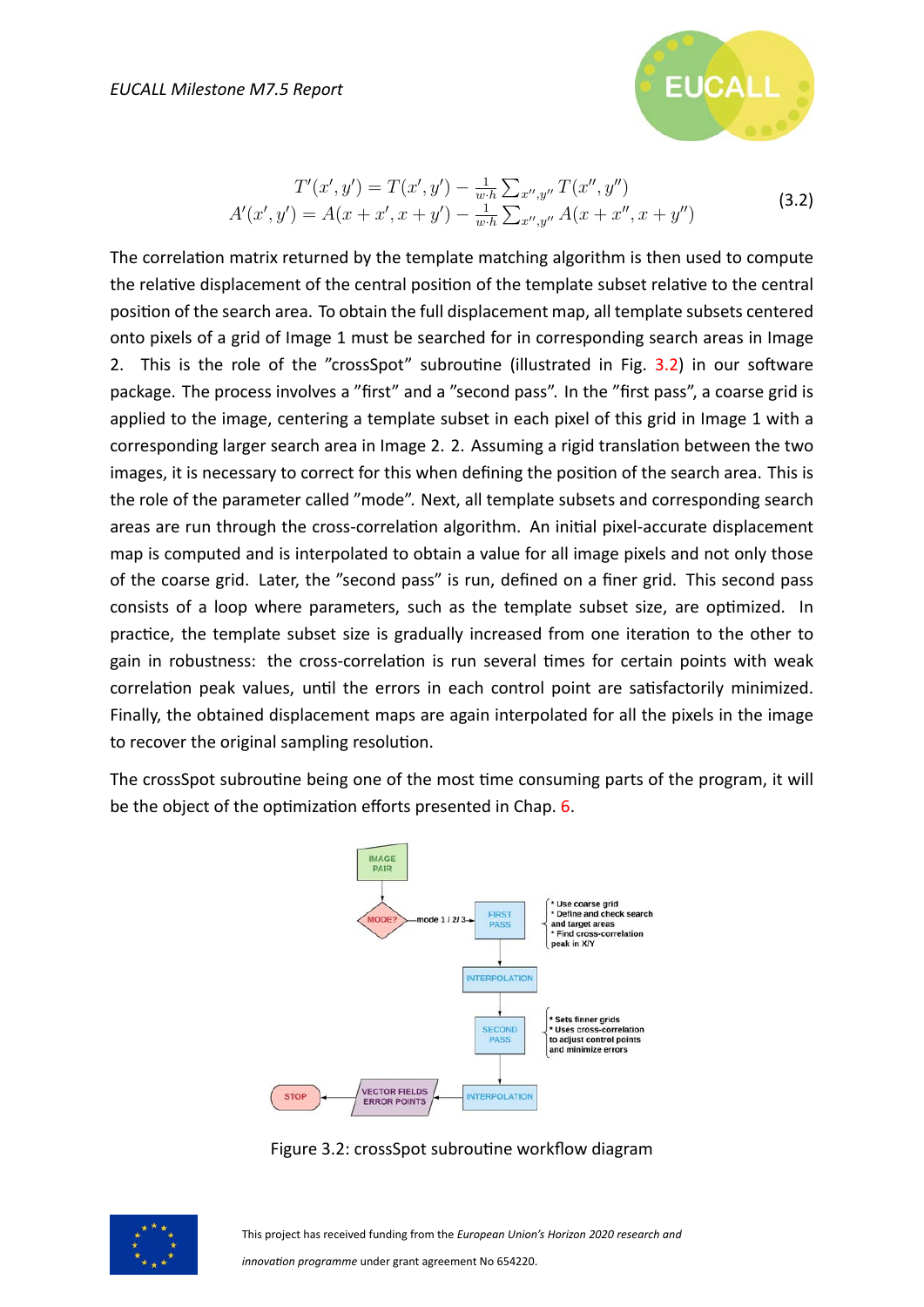

<span id="page-8-0"></span>

Figure 3.3: Experiment and data workflows

The experiment can be divided in two main parts (see Fig.  $3.3$ ); an initial calibration phase and then a measurement cycle. The calibration requires first the collection of dark images, i.e. without X-ray beam, with the same duration as for the future measurements that will be averaged. The resulting image,  $I_{dark}$ , is used to account and partially correct for the electronic noise inherent to the detector camera. Afterwards, a set of flat images are recorded at different transverse positions detector with respect to the beam. This time, the averaged flat image,  $I_{flat}$ , is used to remove the defects caused by the presence of the X-ray to the visible light scintillator. When two detectors are used, these steps have to be performed for each detector. Later on, each measured speckle image is corrected as follows:

$$
I_{speckle} = \frac{I_{raw} - I_{dark}}{I_{flat} - I_{dark}}
$$
\n(3.3)

An important step for detector calibration is the characterization of its distortion, in order to correct for the aberrations arising from the optical components of the imaging detector. This well-defined detector distortion calibration protocol represents one of the important advantages offered by a speckle-based wavefront sensor over its competitors that tend to eludethe issue  $[6]$  $[6]$ . In practice, this calibration process requires images collected by moving each detector in a equally-spaced two-dimensional mesh grid in the transversal plane with respect to the beam. Mathematically, the distortion-free image,  $(x_r, y_r)$ , can be defined by a function,  $f = (f_x, f_y)$ , of its distorted equivalent,  $(x_d, y_d)$ :

$$
x_r = x_d + f_x(x_d, y_d)
$$
  
\n
$$
y_r = y_d + f_y(x_d, y_d)
$$
\n(3.4)



This project has received funding from the *European Union's Horizon 2020 research and*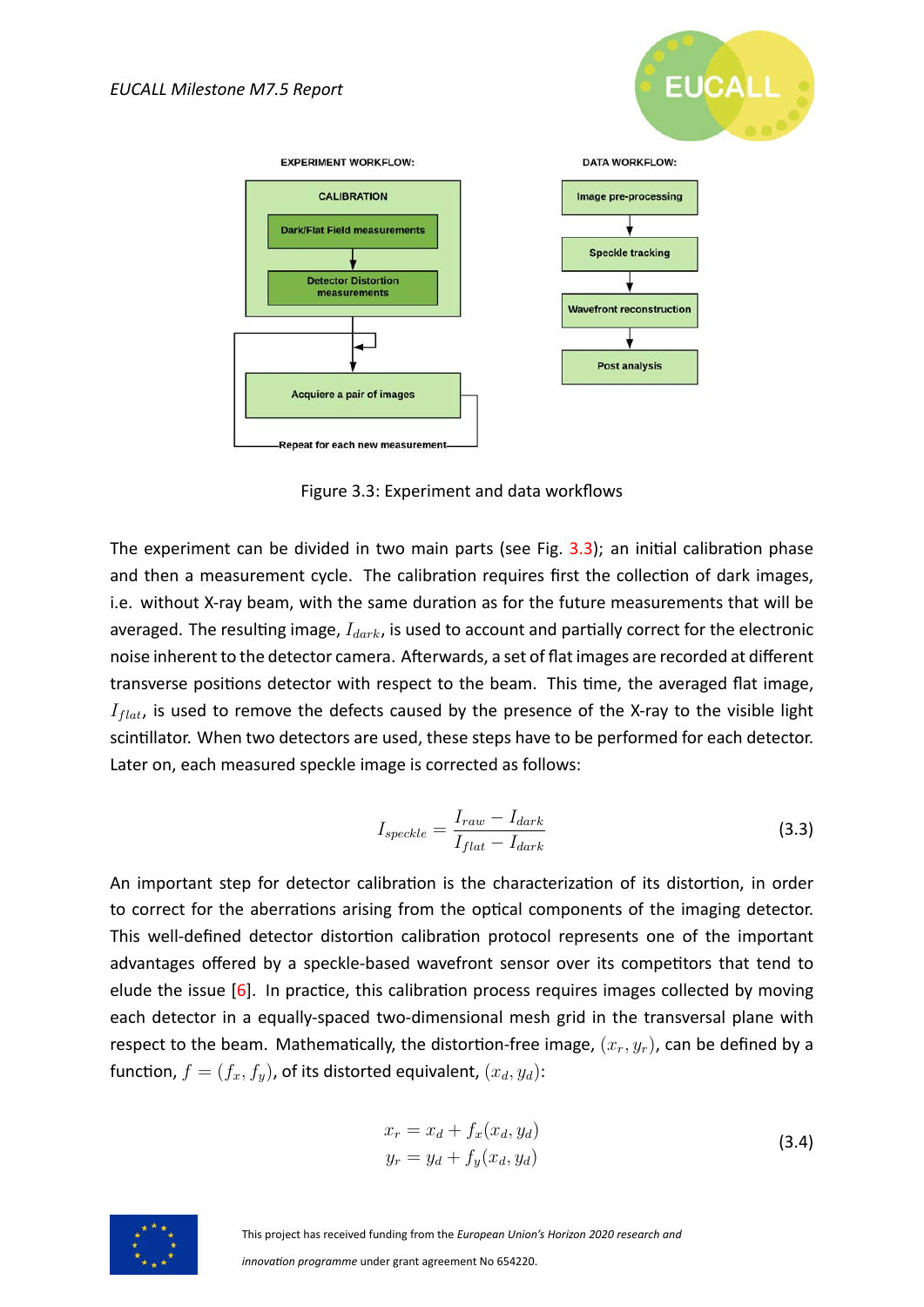<span id="page-9-0"></span>

**EUCALL** 

Figure 3.4: Detector Distortion workflow diagram

When subjecting the detector to a translation (corresponding to the step of the grid in each direction), for example in the x direction,  $h_x = h \cdot e_x$ , this translates into a displacement vector, *vxy*:

$$
\mathbf{v}_{xy} \cdot \mathbf{e}_x = \frac{1}{s_{pix}} [h + f_x(x_d + h, y_d) - f_x(x_d, y_d)] \n\mathbf{v}_{xy} \cdot \mathbf{e}_y = \frac{1}{s_{pix}} [f_y(x_d + h, y_d) - f_y(x_d, y_d)]
$$
\n(3.5)

where  $s_{pix}$  is the detector pixel size. In the case of a translation in the y direction,  $h_y = h \cdot e_y$ , the displacement vector,  $v'_{xy}$ , will be:

$$
\mathbf{v}'_{xy} \cdot \mathbf{e}_x = \frac{1}{s_{pix}} [f_x(x_d, y_d + h) - f_x(x_d, y_d)]
$$
  
\n
$$
\mathbf{v}'_{xy} \cdot \mathbf{e}_y = \frac{1}{s_{pix}} [h + f_y(x_d, y_d + h) - f_y(x_d, y_d)]
$$
\n(3.6)

By assuming  $s_{pix}$  = *h*  $\frac{h}{<|v_{xy}|>_{(x,y)}}$ , the approximate directional derivatives of  $(f_x, f_y)$ , corresponding to the four gradient maps, is obtained by forward difference:

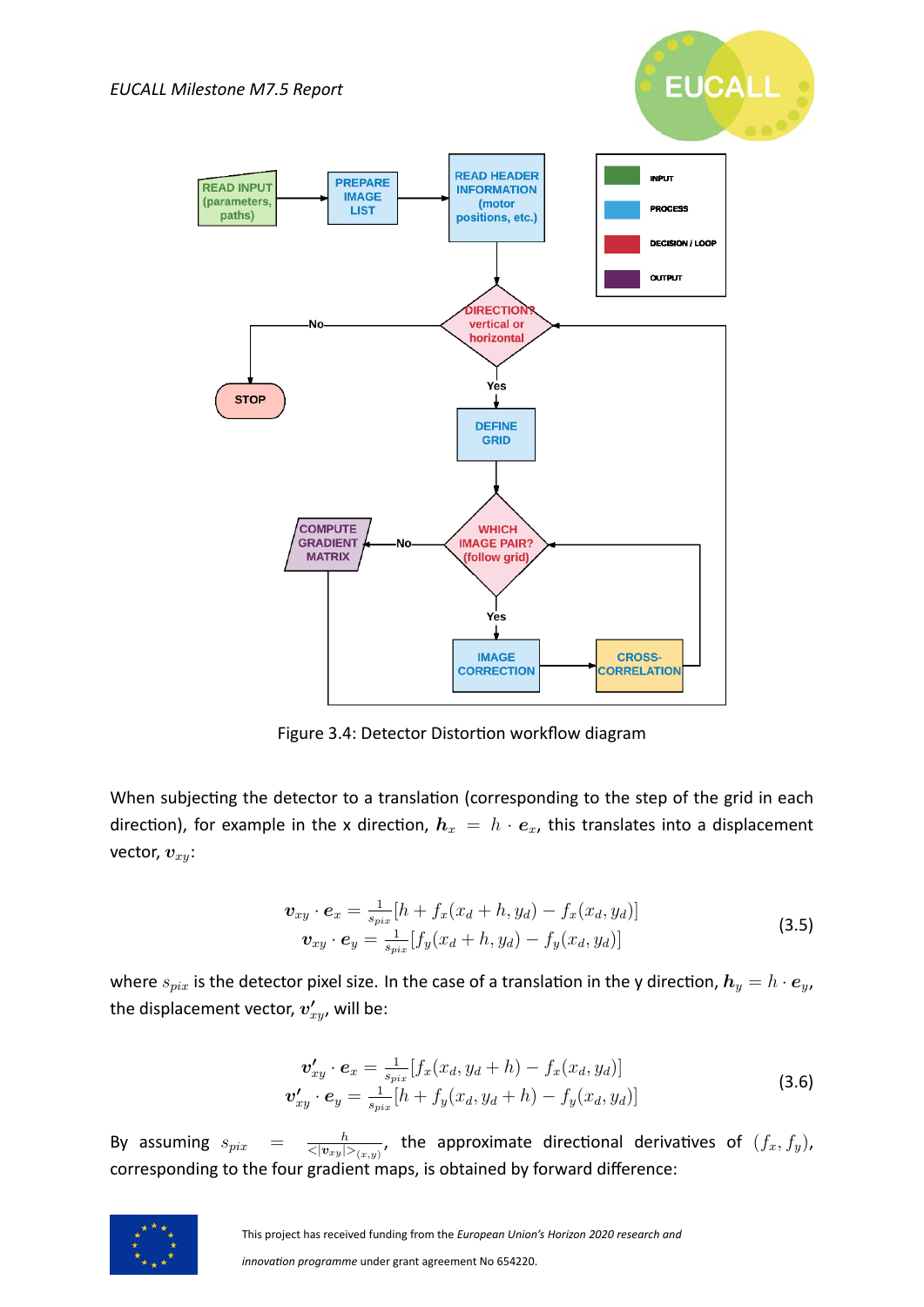

$$
\nabla_x f_x(x, y) = \frac{\partial f_x}{\partial x}|_{(x, y)} = \frac{v_{xy} \cdot e_x - \langle v_{xy} \rangle}{\langle v_{xy} \rangle} \n\nabla_x f_y(x, y) = \frac{\partial f_y}{\partial x}|_{(x, y)} = \frac{v_{xy} \cdot e_y}{\langle v_{xy} \rangle} \n\nabla_y f_x(x, y) = \frac{\partial f_x}{\partial y}|_{(x, y)} = \frac{v'_{xy} \cdot e_x}{\langle v'_{xy} \rangle} \n\nabla_y f_y(x, y) = \frac{\partial f_y}{\partial y}|_{(x, y)} = \frac{v'_{xy} \cdot e_y - \langle v'_{xy} \rangle}{\langle v'_{xy} \rangle} \n(3.7)
$$

Finally, the distortion functions are computed through the numerical integration of the gradient map pairs  $(\nabla_x f_x, \nabla_y f_x)$  and  $(\nabla_y f_x, \nabla_y f_y)$  to find the intermediate function  $(f'_x, f'_y)$  and then setting the integration constants to 0:

$$
J_1 = \int \int \left(\frac{\partial f'_x}{\partial x} - \nabla_x f_x\right)^2 + \left(\frac{\partial f'_x}{\partial y} - \nabla_y f_x\right)^2 dx dy
$$
  
\n
$$
J_2 = \int \int \left(\frac{\partial f'_y}{\partial x} - \nabla_x f_y\right)^2 + \left(\frac{\partial f'_y}{\partial y} - \nabla_y f_y\right)^2 dx dy
$$
\n(3.8)

By computing these two distortion maps, one can undistort the speckle images as if they were recorded by perfect detector grids. That calibration protocol also allows for a precise calculation of the detector effective pixel size.

Within the software package, the computing of the detector distortion maps is the role of one of the two core modules, named "detectorDistortion.py", illustrated as a flow-diagram in Fig. [3.4](#page-9-0). This module operates as a double loop through the images collected when moving the detector in the mesh grid and compares pairs of images in the horizontal and vertical direction using the "crossSpot" subrouƟne. Next, the four resulƟng displacement maps are integrated two by two resulting in two distortion maps, corresponding to the horizontal and vertical directions.

The other main core module, "waveFront.py", is dedicated to processing each measured pair of images in order to retrieve and reconstruct the wavefront, either in differential or absolute modes. This module is illustrated in Fig. [3.5](#page-11-0). The main steps consist of:

- (i) Image corrections, namely dark and flat field correction, then undistorting the images.
- (ii) The computing of the displacement maps between the pair of images, again using the "crossSpot" subroutine.
- (iii) Finally, the resulting displacement maps are numerically integrated to obtain the reconstructed wavefront.

For numerical integration purposes, our software package offers two options: an implementation of the Frankot-Challappa algorithm  $[12]$  using the Fast Fourier Transform (FFT) or the grad2surf algorithm[[13,](#page-22-10) [14](#page-22-11)], translated to the Python language[[15](#page-22-12)].

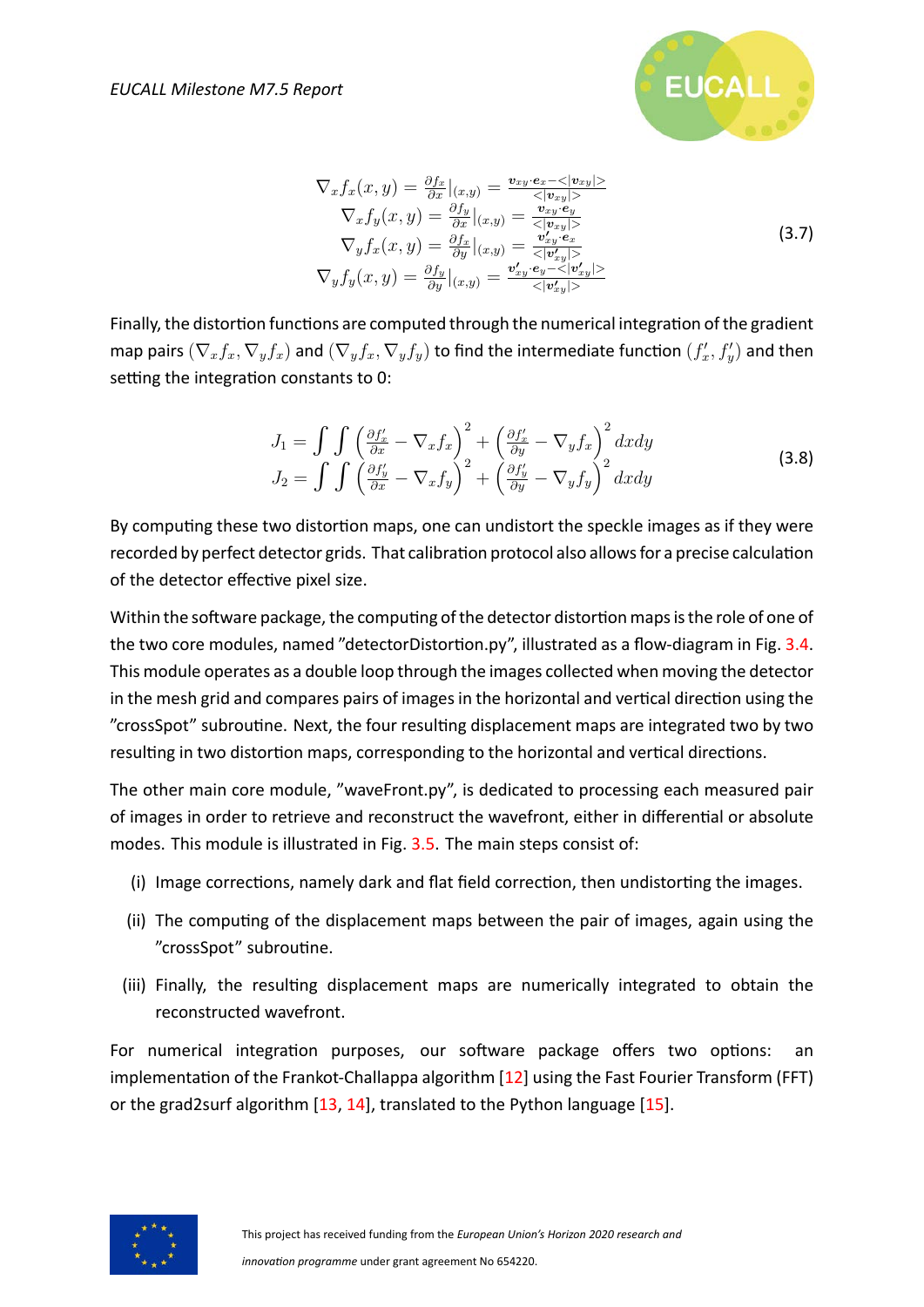

<span id="page-11-0"></span>

Figure 3.5: Wavefront Reconstruction workflow diagram

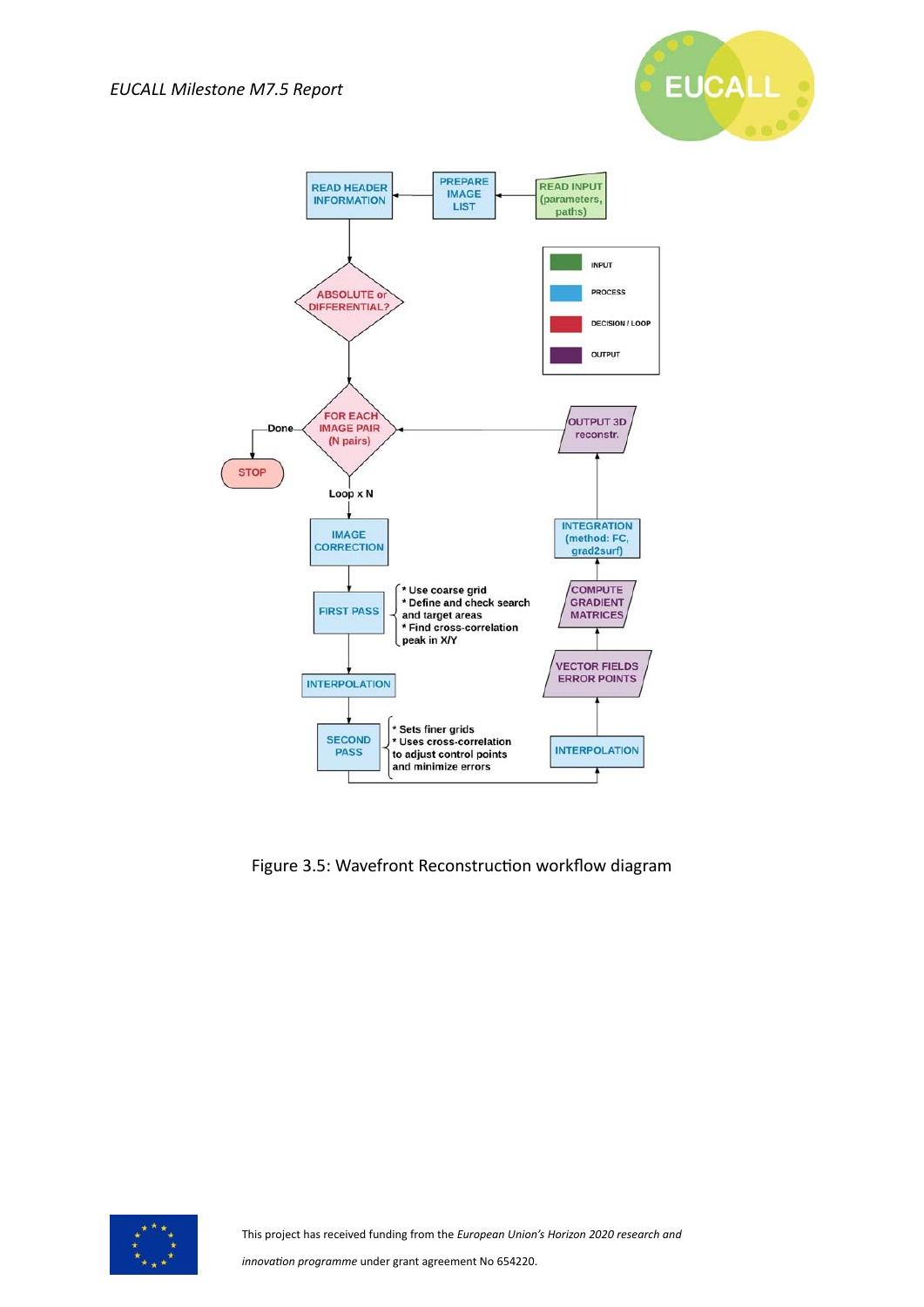

# <span id="page-12-0"></span>4 Tests Performed on the Python Software Package: Current Results

The wavefront recovery and reconstruction software package was developed such as to present several key features:

- open-sourced language, the reason for choosing the Python language;
- flexibility, to facilitate the use of different data formats;
- versatility, for the code to be usable for different metrology modes and expandable for different wavefront recovery methods;
- completeness, to address both the calibration and reconstruction steps;
- potential optimization in order to achieve near real-time processing (see Chap. [6](#page-19-0) for discussion)

As explained in Chap. [3,](#page-6-0) the code has two core modules, one for computing the detector distortion for each detector used and the other one for wavefront recovery. Our first tests focused on the detector distortion module, for debugging purposes. The module was then tested using data acquired in different experiments performed at the ESRF between November 2016 and December 2017. Fig. [4.1](#page-13-0) shows a successful computation of the integrated distortion maps for the second detector. We have tested other datasets from different experiments with slightly different detectors configurations and different types of cameras and mirrors, for which we obtained equally good results. The resulting distortion maps produced by this module are then used as input for the wavefront recovery module, to undistort the images before further computations.

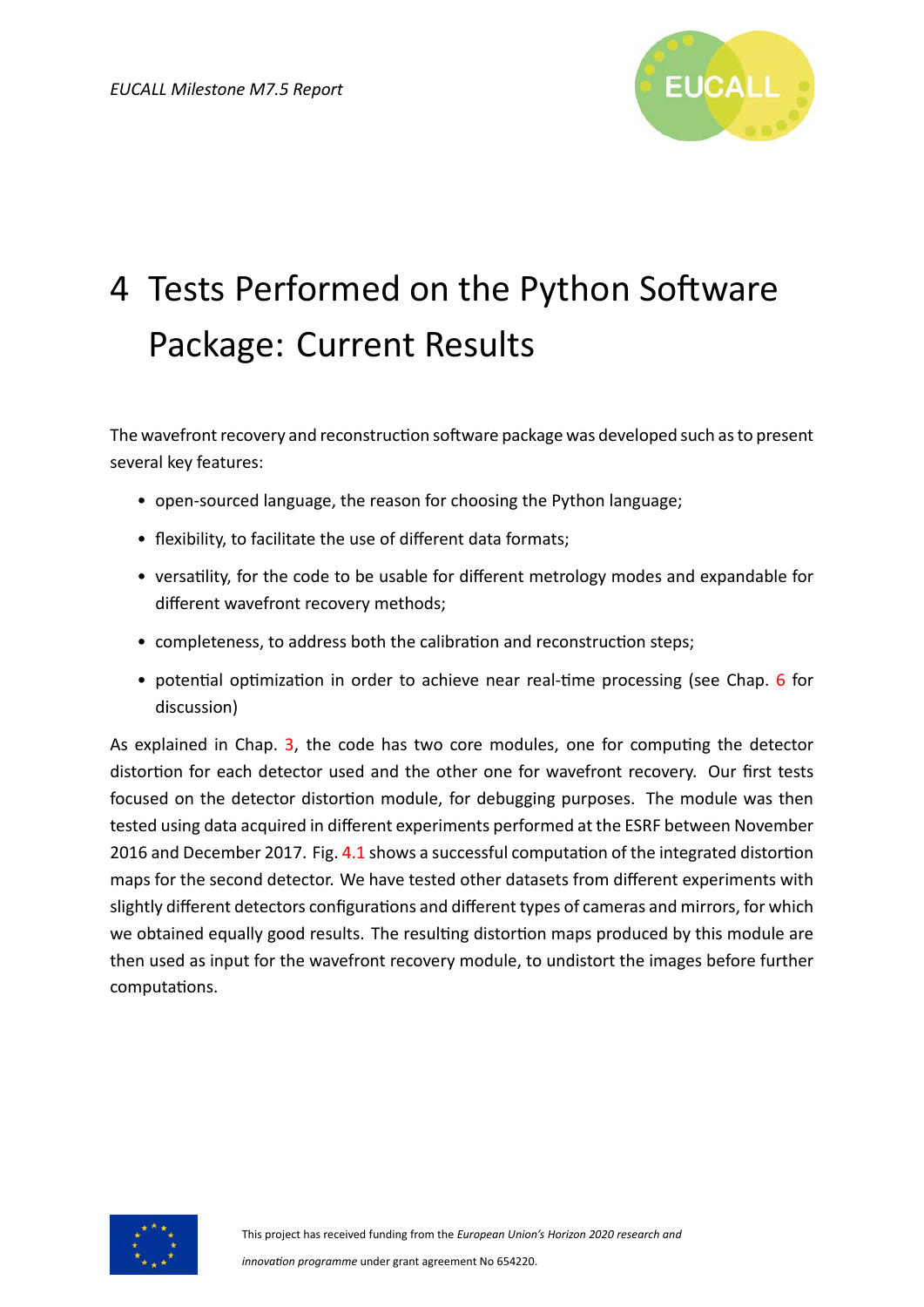<span id="page-13-0"></span>

**EUCALL** 

Figure 4.1: Integrated distortion maps for the second detector in a configuration using a PCO EDGE 4.2 camera and 5x magnification (all axes in pixels)

Concerning the data formats, two formats are supported so far: EDF (ESRF Data Format) and TIFF. Support for other image data formats can be implemented (e.g. HDF5), with the condition of having an existing Python library for extracting the image information from the raw data file. Another aspect to take into account is that the EDF format has a header that contains many experimental parameters needed during data processing, whereas the TIFF data does not possess one. Yet, the need for a header can be waived as most of the necessary information can just be fed to the code as input parameters before the data processing begins. The most delicate case concerns the computing of the detector distortion, for which it is necessary to specify the horizontal (x-direction) and vertical (y-direction) motor positions for each image used. However, this can be replaced by the manual input of the two motor step parameters under the condition that the displacements during data acquisition are generating an equally spaced grid.

The following tests were focused on the wavefront recovery and reconstruction module, with an emphasis on its behavior for data measured in both differential and absolute metrology modes, using different cameras and data types. Four test cases are presented. Most datasets selected for these test cases contain data obtained after having introduced an X-ray refractive lens (or CRL) in the beam, as the resulting wavefronts are convenient for result control.

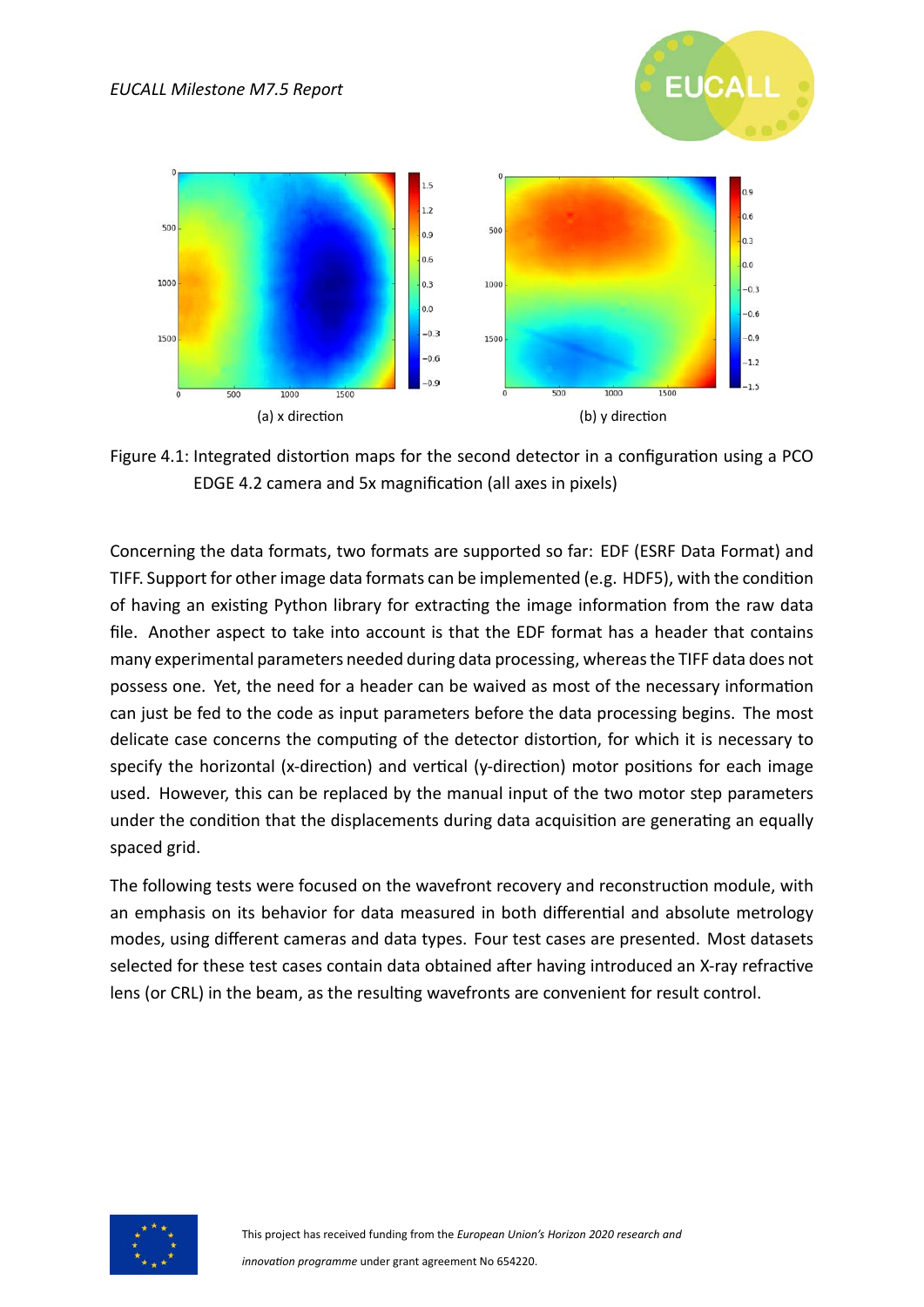

<span id="page-14-0"></span>

Figure 4.2: Test Case  $1$  – Reconstruction of a 500  $\mu$ m 2D CRL measured in absolute metrology mode at the BM05 beamline of the ESRF

Test Case 1 uses data measured in the absolute metrology mode using two detectors, both based on PCO EDGE 4.2 cameras with data saved in the EDF format. The reconstructed wavefront for a 500  $\mu$ m 2D CRL can be seen in Fig. [4.2](#page-14-0). As one can noticed, the entire reconstructed wavefront is dominated by the lens, as the usable region of interest (ROI) in the case of this experiment was less than 1.5 mm *×* 1.5 mm, i.e. smaller than the lens aperture. This was due to the fact that we were using a pierced mirror with a 1.5 mm diameter hole in the first detector optics to ensure a higher flux on the second detector in the case of lower photon energies. A wider ROI would have allowed to see the contribution of the rest of the beamline optical elements to the global wavefront. This is more noticeable in Fig. [4.5](#page-16-0) discussed later in this chapter.

<span id="page-14-1"></span>

Figure 4.3: Test Case 2 – Reconstruction of a 2D CRL measured in differential metrology mode at the BM05 beamline of the ESRF[[7\]](#page-22-4)

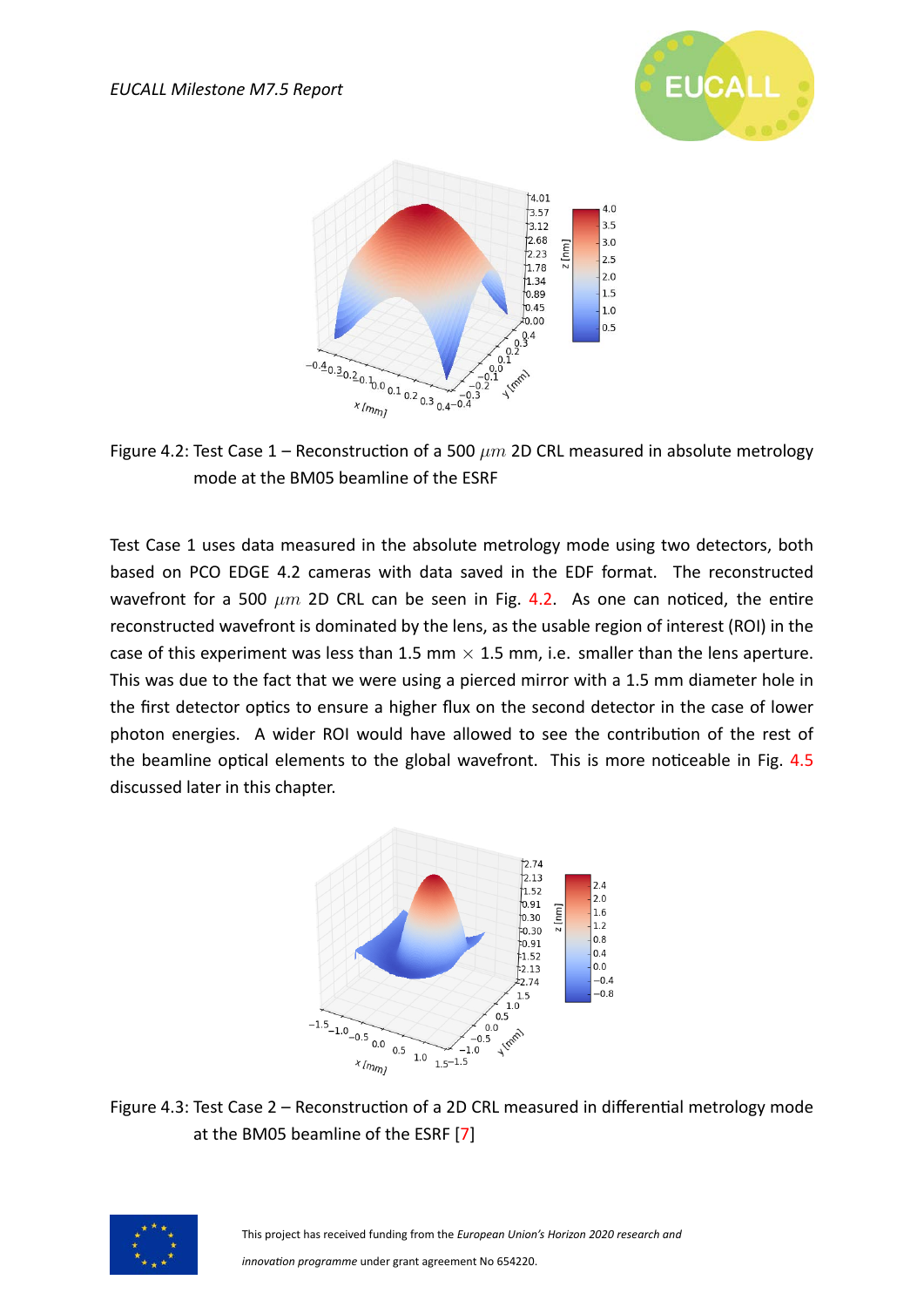

Next,Test Case 2 uses data obtained in the differential mode with a 50  $\mu$ m 2D CRL [[7](#page-22-4)]. In Fig. [4.3](#page-14-1) the lens makes the only contribution to the wavefront difference, even though the ROI is wider than the area occupied by the lens.

Test Case 3 used data measured in differential mode at the FXE beamline of the European XFEL (EuXFEL). The two input images in Fig. [4.4](#page-15-0) correspond to data with and without the presence of lanthanum hexaboride (LaB<sub>6</sub>) calibration powder in the beam, acquired with the ultrafast Shimadzu HPV-X camera. Each image corresponds to an ultrashort pulse, <100 fs, produced by the EuXFEL.

<span id="page-15-0"></span>

(a) Images after correction and ROI crop, measurements with and without  $LaB<sub>6</sub>$  callibration powder in the beam



Figure 4.4: Test Case 3 – Wavefront reconstruction using measurements in differential mode acquired with a fast Shimadzu HPV-X camera at the FXE beamline of the EuXFEL

The reconstruction shows only the LaB $_6$  contribution to the wavefront. Further tests comparing two consecutive pulses, taken in otherwise identical conditions, with no alterations along the beam path, show no detectable wavefront variations from one pulse to the other. Since the trains of pulses were short, i.e. of only 2 pulses/train, thermal effects were probably too low to affect significantly the optical properties of the X-ray optics. For longer trains, e.g. when the EuXFEL will reach 27000 pulses per train, one may expect wavefront variations from the first to the last pulse of a train.

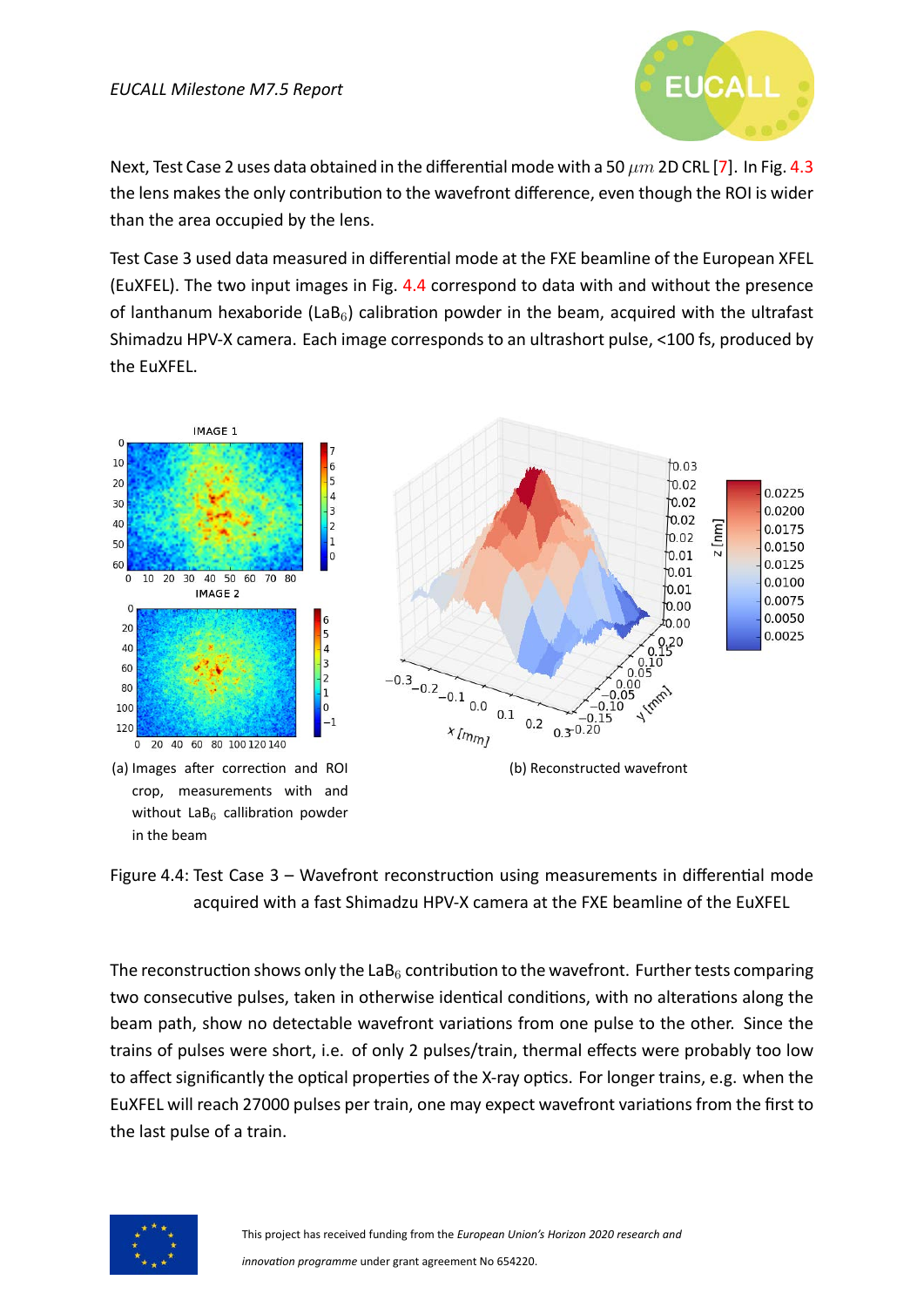

Lastly, Test Case 4 uses data measured at the FXE beamline of the EuXFEL using the absolute mode, therefore requiring the instrumental configuration using two detectors. Since the flux on the second detector at the working photon energy of 9.1 keV was rather low, several images were used applying the XSVT method.

Thus the resulting wavefront shown in Fig. [4.5](#page-16-0) is actually an averaged wavefront over several pulses. Even so, an averaged wavefront can prove to be useful in terms for beamline optimization efforts. In this example one can observe not only the contribution of the 2D CRL inserted in the beam but also that of the rest of the optical elements in the beam path. Including the XSVT method in the software package is still an ongoing effort as it was not initially planned.

<span id="page-16-0"></span>

Figure 4.5: Test Case  $4$  – Reconstruction of a 2D CRL inserted in the beam from absolute wavefront measurements at the FXE beamline of the EuXFEL using the XSVT method

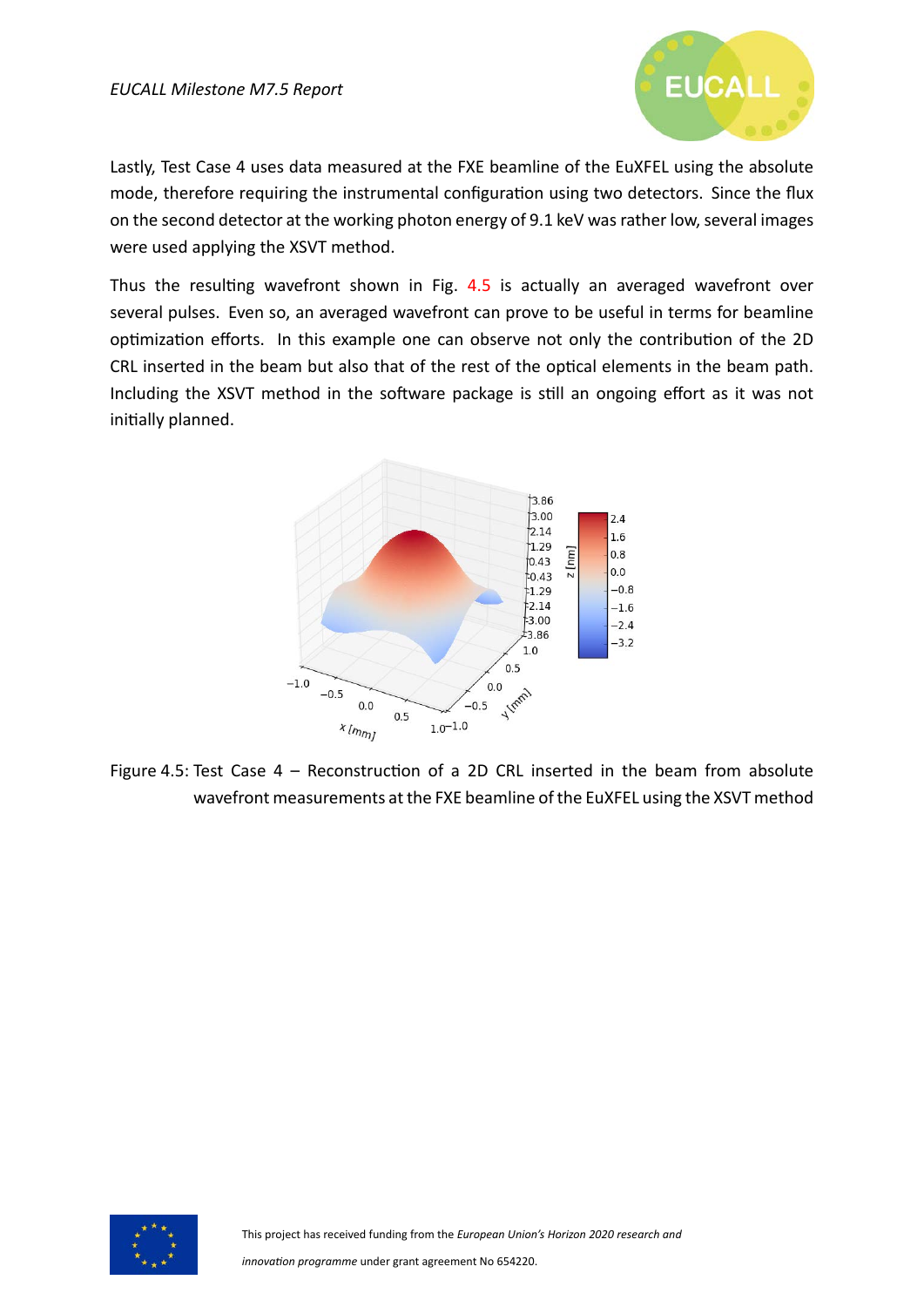

### <span id="page-17-0"></span>5 Benchmarking Results

All benchmarks were ran on the Haswell partition of the Taurus supercomputer at the Technische Universität Dresden. Technical details on how these benchmarking computations wereperformed can be found in [[16](#page-22-13)].

Each configuration used consisted of a dataset and core count. The times presented here for each configuration represent an average over five runs, which started after four initial warm-up runs. In each case, the pure execution times of the scripts and individual functions were recorded. From these, input/output (I/O) times were excluded. The number of cores was varied from one to twenty-four and each benchmark ran exclusively on one node. To evaluate the performance of the present implementation, several types of data sets were used, however here we will only show the results obtained using the data sets from [\[7](#page-22-4)] measured in differential mode.

<span id="page-17-1"></span>

<span id="page-17-3"></span><span id="page-17-2"></span>Figure 5.1: Percentage of runtime consumed by main subroutines in the base Python code

To identify bottlenecks and particularly time-consuming functions, the program execution times and total number of function calls were logged. An overview of the complete program with its subroutines and their share of the total computation time consumed is shown in Fig. [5.1a.](#page-17-1) This clearly shows that most of the computational time is needed for speckle tracking. A more detailed temporal distribution of the time consumed by each step involved

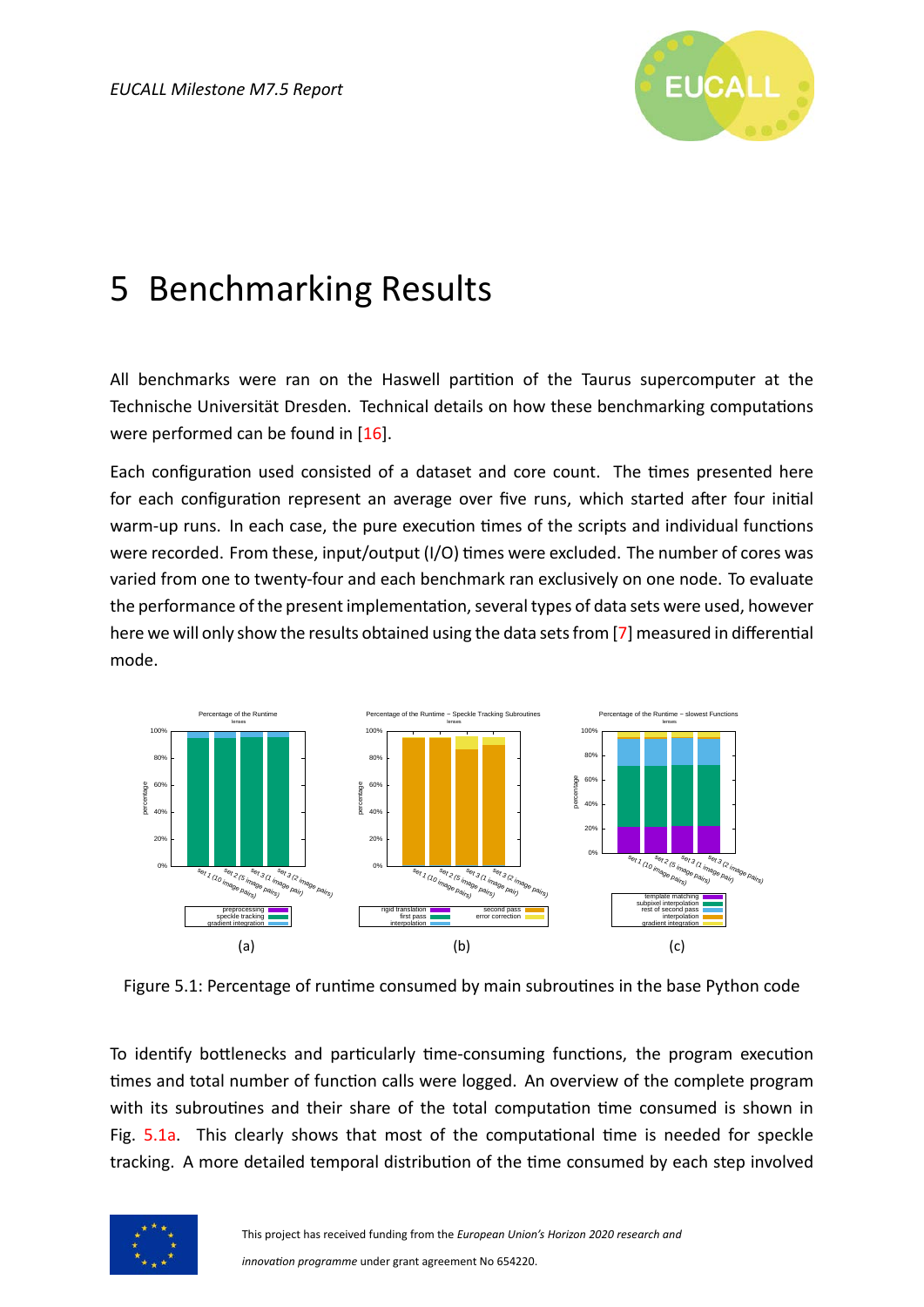

in the speckle tracking process is shown in Fig. [5.1b](#page-17-2). This shows that the second pass is the most demanding section of the code. The cumulative time of the top five most computational-intensive functions from all configurations (shown in Fig. [5.1c](#page-17-3)) adds up to more than 95% of the total time.

The main reason why such long computation times are needed for the template matching process and subpixel interpolation is due to the elevated number of function calls. For example, a run involving 10 pairs of images (lenses - Set 1) resulted in over 22.5 million calls. In each of these calls, the template matching and subpixel interpolation are used only once. In addition, except for the template matching, the second run makes only minor use of already optimized libraries like numpy, that however increase the Python overhead. In the speckle tracking process, the calls within the second pass are parallelized by means of joblib. This uses the standard multiprocessing library, which creates a fork of the entire Python environment for each thread  $[17]$ . The high computation time needed for gradient integration is related to the size of the image used. Overall, the program has a poor CPU utilization of only 19.635% on average  $[18]$ , which often means that some of the cores are not used at times or are only slightly used. This shows that much could be gained with further optimization.



Figure 5.2: Speedup of base Python implementation relative to the increase in the number of processing cores used

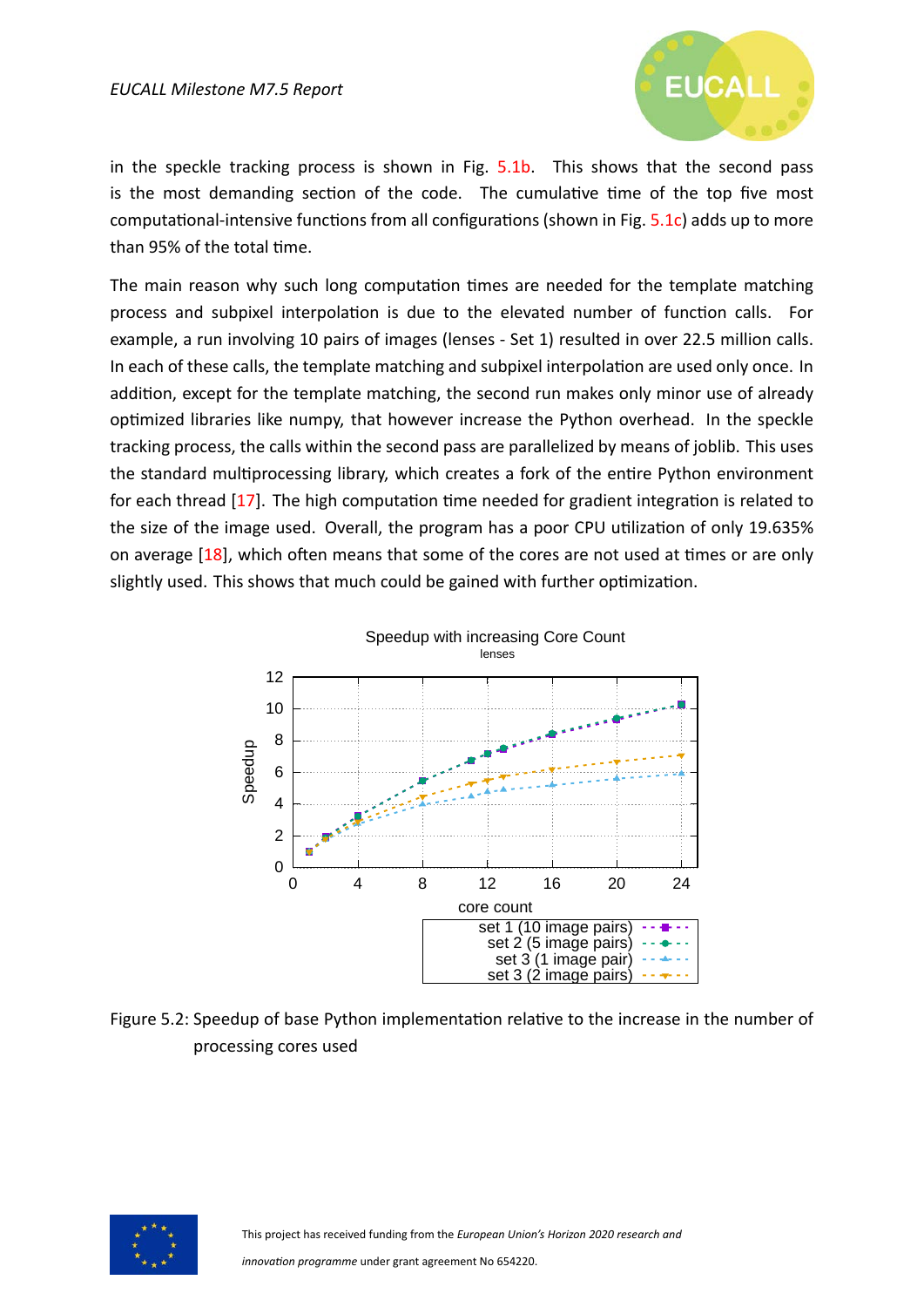

# <span id="page-19-0"></span>6 Parallelization of the Wavefront Reconstruction Algorithm through **Multi-core Processing**

Aspart of his Bachelor thesis [[16\]](#page-22-13), J. Schenke studied several possibilities for parallelizing and then optimizing the code to ensure faster processing times. This included:

- parallelizing the processing of a batch of image pairs by means of MPI, by distributing each pair over a computational core.
- the use of parallel computing within the processing of an individual image pair by means of MPI.
- <span id="page-19-1"></span>• optimizing performance by eliminating bottlenecks within the Python version.



Figure 6.1: Speedup of optimized implementation relative to the increase in the number of processing cores used

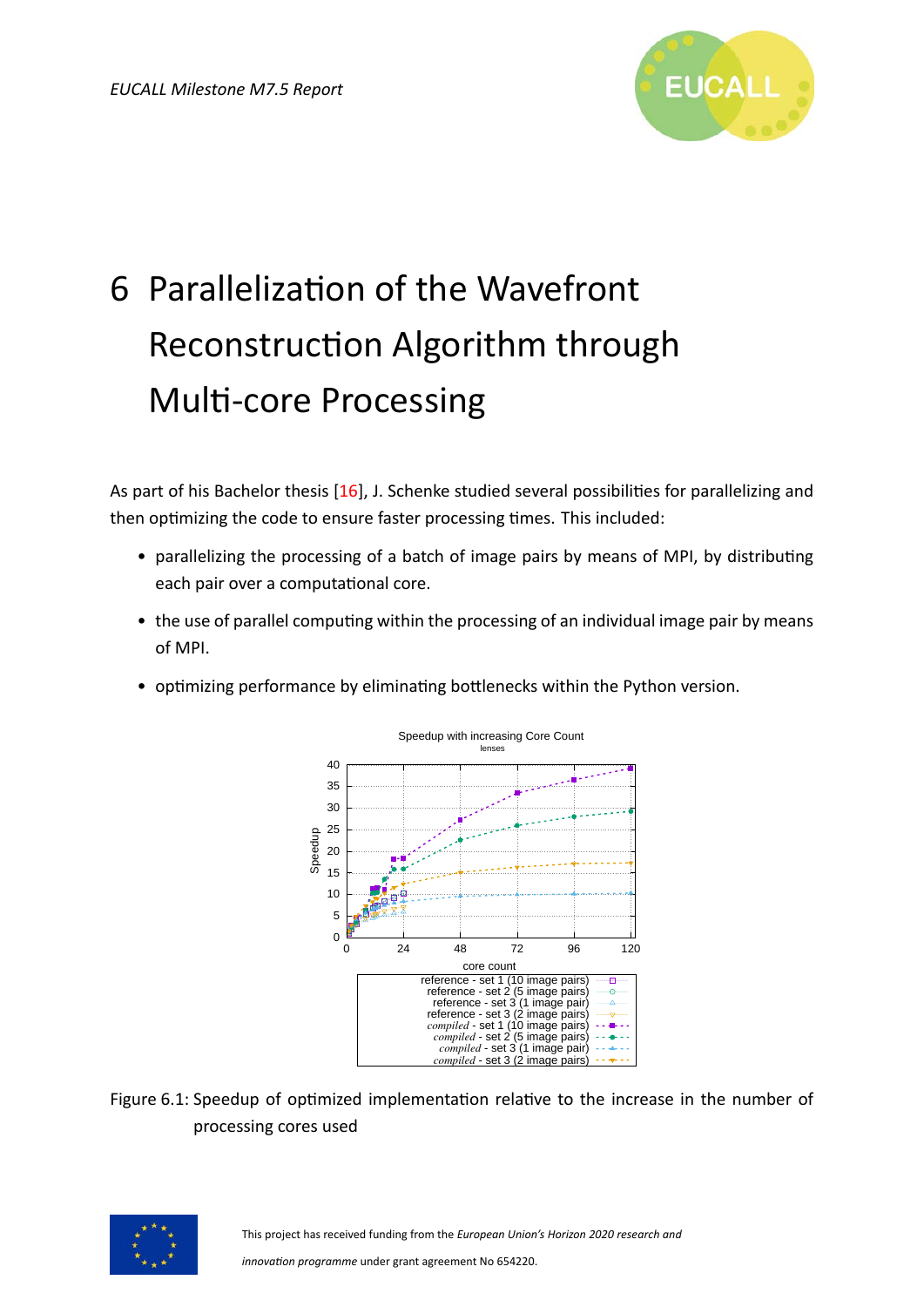

Figure  $6.1$  shows a significant speed-up of the final MPI implementation when compared to the Python implementation. Tests performed using data sets containing CRL measurements in differenttial mode showed a maximum acceleration factor of 40 for Set 1.

During the course of this study, several more trivial optimization solutions have been implemented, ultimately showing that further potential in terms of optimization can be achieved. For example, node-internal communication could be done with intra-communicators or shared optimized memory to reduce the copying effort of the data. Although many optimization solutions have already been implemented in this work and a high speed-up has been achieved, more could be gained. It would be possible to accelerate the gradient integration and also form data blocks based on the most frequently called functions, processing them in such a way that the overhead of the function calls decreases. Further processing of these data blocks by means of numpy, numexpr or numba could be attempted. The CUDA and OpenCL interfaces for numba could also be used here, implementing a General Purpose Computing on Graphics Processing Units (GPGPUs) outsource.

Another point to improve would be load balance. This would mean grouping the image pairs into packages and editing them one after the other so that a continuous operation could be achieved. Other optimizations of the algorithm are still conceivable, for example in the template matching part and the initial calibration.

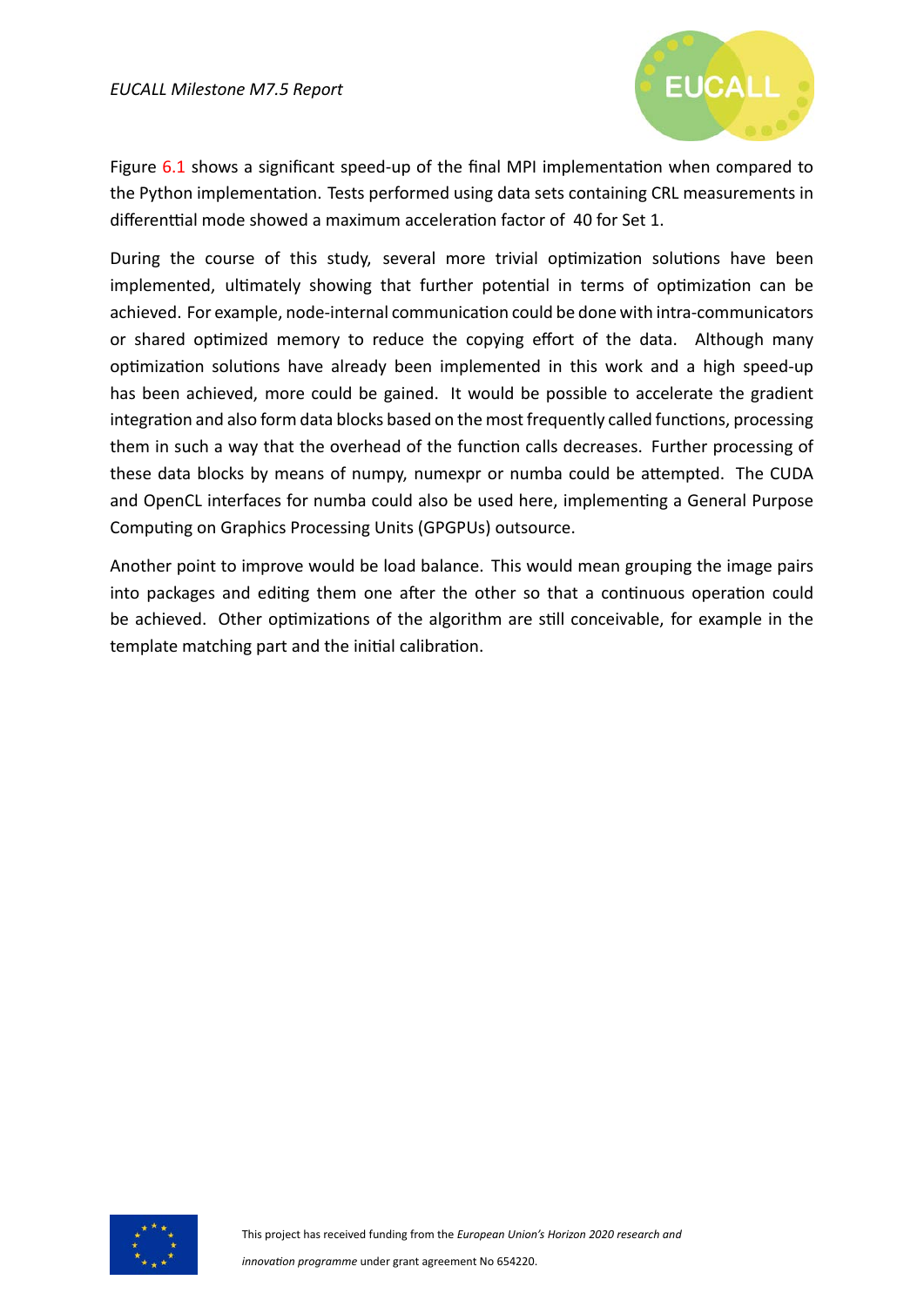

### <span id="page-21-0"></span>7 Conclusions and Outlook

With six months left until the official release date of the code, the main modules of the software package have been written and tested. As expected, they are performing well. The following months will be dedicated to continuing testing the Python code on other data sets, to creating a user interface that unifies the different modules and helps the user easily introduce the needed input parameters, and to writing a user manual for the software package.

After the release date at the end of September 2018, we will foresee more functionalities that could be added to the code, especially in terms of expanding its use beyond the XST method.

As shown in Chap. [5](#page-17-0) and [6,](#page-19-0) through the work of our colleagues from WP5: UFDAC, much improvement could be made in terms of optimization, providing additional resources in terms of time and manpower would be made available. Workflow-wise the Python interface is preferable as it helps making the code more readable especially in view of an open-source release. However, for reaching the level of optimization that one might desire for intensive and recurrent use under experimental conditions, a full GPU-based solution written in  $C/C++$ would be the best alternative. The current work done by J. Schenke helped improve the overall performance of the code and solved some bottlenecks. Even so, better results could be obtained in terms of processing times by changing to a full high performance solution.

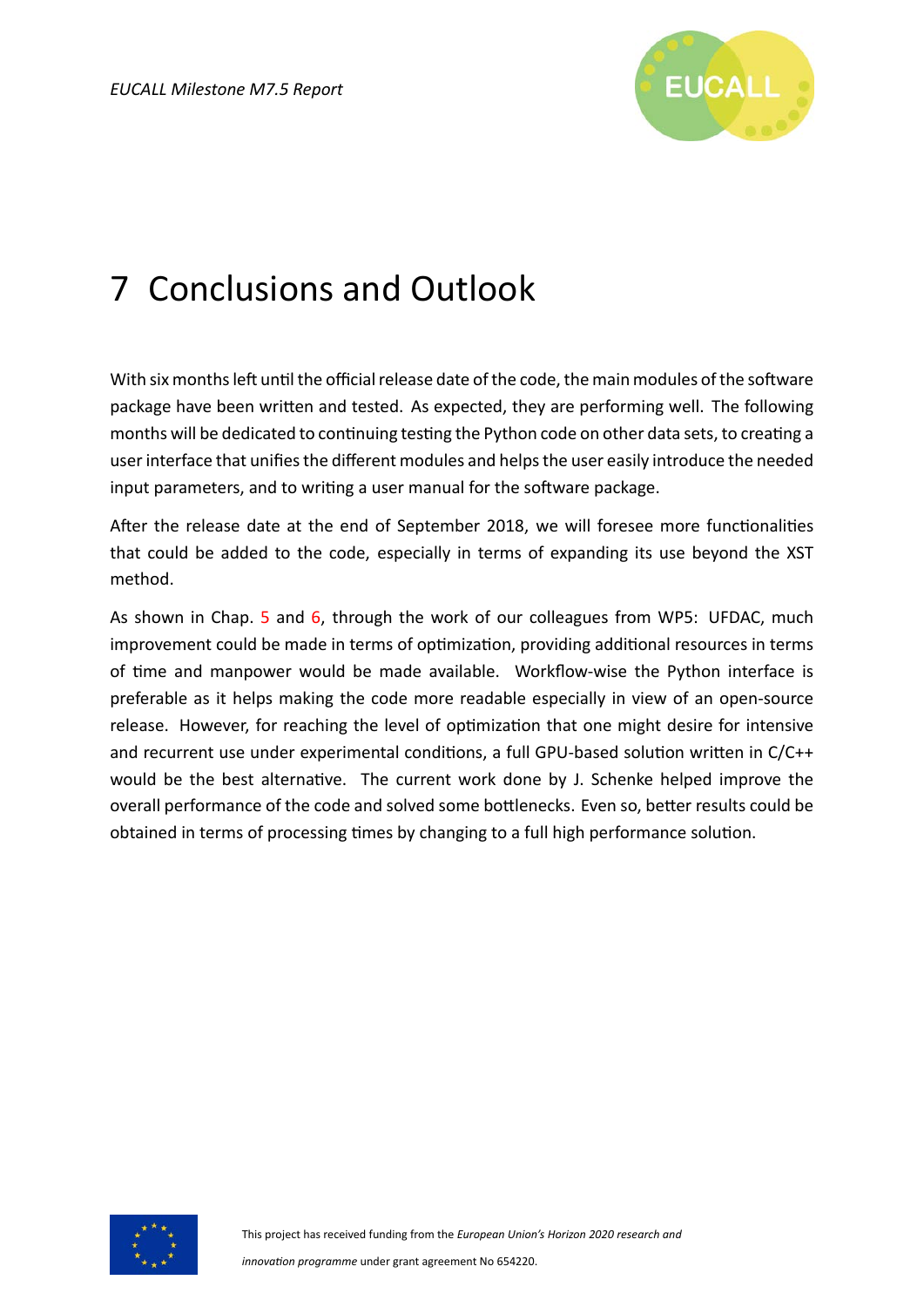

### Bibliography

- <span id="page-22-0"></span>[1] H. Winnick, Particle Accelerator Conference, IEEE (1997).
- <span id="page-22-1"></span>[2] P. Mercere et al., Proc.SPIE **5921**[, 10 \(2005\)](http://dx.doi.org/10.1117/12.622799) [10.1117/12.622799](http://dx.doi.org/10.1117/12.622799).
- [3] B. Flöter et al., [New Journal of Physics](http://stacks.iop.org/1367-2630/12/i=8/a=083015) **12**, 083015 (2010).
- [4] M. Idir et al., [Nuclear Instruments and Methods in Physics Research A](http://dx.doi.org/10.1016/j.nima.2009.10.168) **616**, 162–171 [\(2010\)](http://dx.doi.org/10.1016/j.nima.2009.10.168) [10.1016/j.nima.2009.10.168](http://dx.doi.org/10.1016/j.nima.2009.10.168).
- <span id="page-22-2"></span>[5] S. Rutishauser et al., Nature Communications **3**, 947, 947 (2012) [10.1038/ncomms1950](http://dx.doi.org/10.1038/ncomms1950).
- <span id="page-22-3"></span>[6] S. Berujon et al., Journal of Synchrotron Radiation **22**, 886–894 (2015) [10 . 1107 /](http://dx.doi.org/10.1107/S1600577515005433) [S1600577515005433](http://dx.doi.org/10.1107/S1600577515005433).
- <span id="page-22-4"></span>[7] T. Roth et al., *X-ray Refractive Lenses Metrology. Experiment at BM05, ESRF* (Apr. 2017).
- <span id="page-22-5"></span>[8] S. Berujon et al., [Phys. Rev. Applied](http://dx.doi.org/10.1103/PhysRevApplied.5.044014) **5**, 044014 (2016) [10.1103/PhysRevApplied.5.](http://dx.doi.org/10.1103/PhysRevApplied.5.044014) [044014](http://dx.doi.org/10.1103/PhysRevApplied.5.044014).
- <span id="page-22-6"></span>[9] S. Bérujon et al., *Phys. Rev. Lett.* **108**[, 158102 \(2012\)](http://dx.doi.org/10.1103/PhysRevLett.108.158102) 10. 1103 / PhysRevLett. 108. [158102](http://dx.doi.org/10.1103/PhysRevLett.108.158102).
- <span id="page-22-7"></span>[10] *OpenCV-Python: Template Matching*, [http : / / opencv - python - tutroals .](http://opencv-python-tutroals.readthedocs.io/en/latest/py_tutorials/py_imgproc/py_template_matching/py_template_matching.html) [readthedocs . io / en / latest / py \\_ tutorials / py \\_ imgproc / py \\_ template \\_](http://opencv-python-tutroals.readthedocs.io/en/latest/py_tutorials/py_imgproc/py_template_matching/py_template_matching.html) [matching/py\\_template\\_matching.html](http://opencv-python-tutroals.readthedocs.io/en/latest/py_tutorials/py_imgproc/py_template_matching/py_template_matching.html), Accessed: March 13th, 2018.
- <span id="page-22-8"></span>[11] *OpenCV: Template Matching*, [https://docs.opencv.org/2.4/doc/tutorials/](https://docs.opencv.org/2.4/doc/tutorials/imgproc/histograms/template_matching/template_matching.html) [imgproc/histograms/template\\_matching/template\\_matching.html](https://docs.opencv.org/2.4/doc/tutorials/imgproc/histograms/template_matching/template_matching.html), Accessed: March 13th, 2018.
- <span id="page-22-9"></span>[12] R. T. Frankot et al., IEEE Trans. Pattern Anal. Mach. Intell. **10**, 439-451 (1988) [10.1109/](http://dx.doi.org/10.1109/34.3909) [34.3909](http://dx.doi.org/10.1109/34.3909).
- <span id="page-22-10"></span>[13] P. O'Leary et al., in IEEE Indian Conference on Computer Vision, Graphics and Image Processing (2008).
- <span id="page-22-11"></span>[14] P. O'Leary et al., IEEE T. Instrumentation and Measurement **61**, 1237–1251 (2012).
- <span id="page-22-12"></span>[15] C. Jordan, *pyGrad2Surf*, <https://github.com/cjordan/pyGrad2Surf>, Accessed: March 13th, 2018.
- <span id="page-22-13"></span>[16] J. Schenke, "Parallelisierung des Wellenfrontrekonstruktionsalgorithmus auf Multicore-Prozessoren", bachelor thesis (Technische Universität Dresden, Mar. 2018).
- <span id="page-22-14"></span>[17] O. Grisel et al., *Embarrassingly parallel for loops*, [https : / / github . com / joblib /](https://github.com/joblib/joblib/blob/master/doc/parallel.rst#old-multiprocessing-backend) [joblib / blob / master / doc / parallel . rst # old - multiprocessing - backend](https://github.com/joblib/joblib/blob/master/doc/parallel.rst#old-multiprocessing-backend),